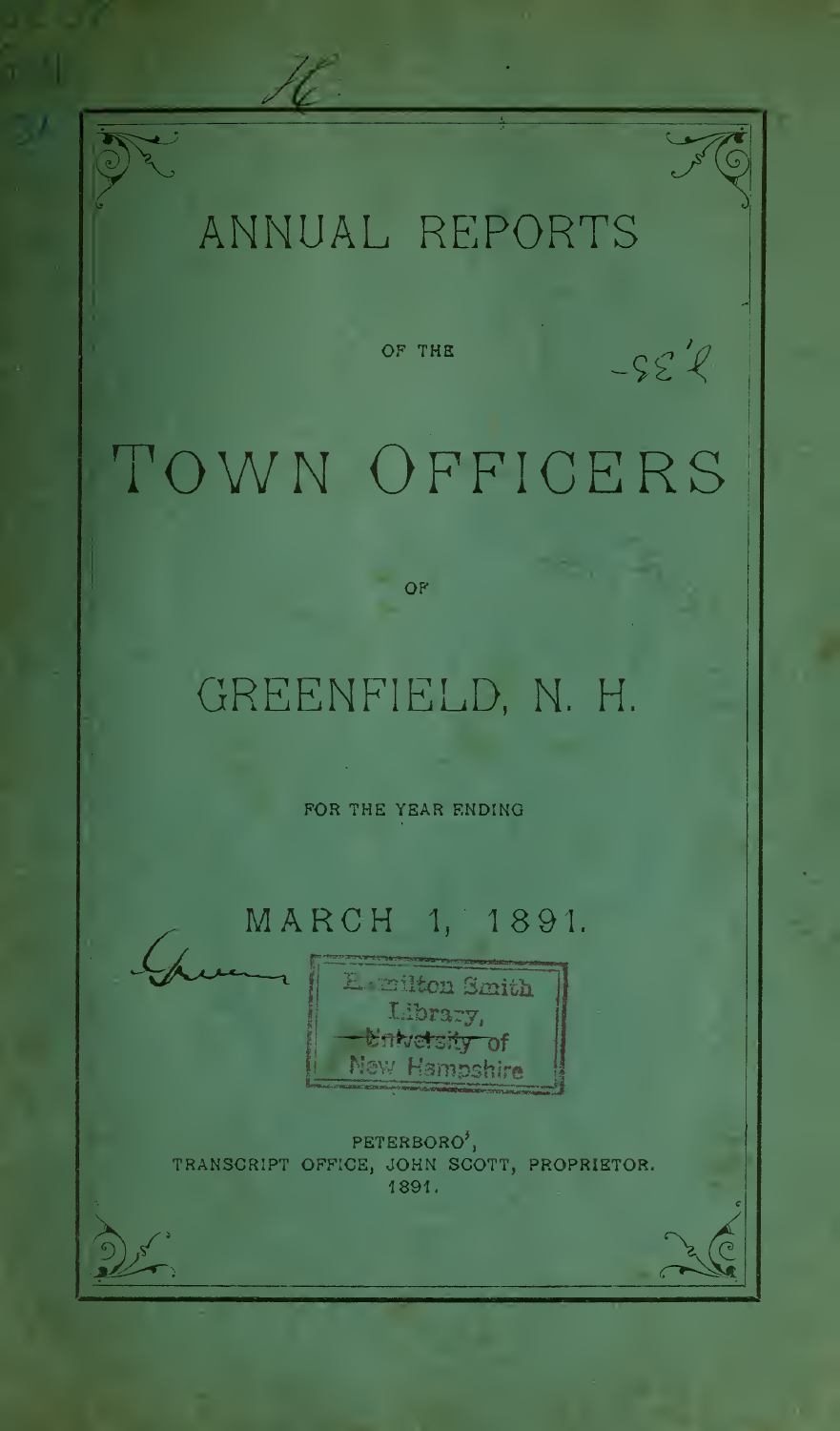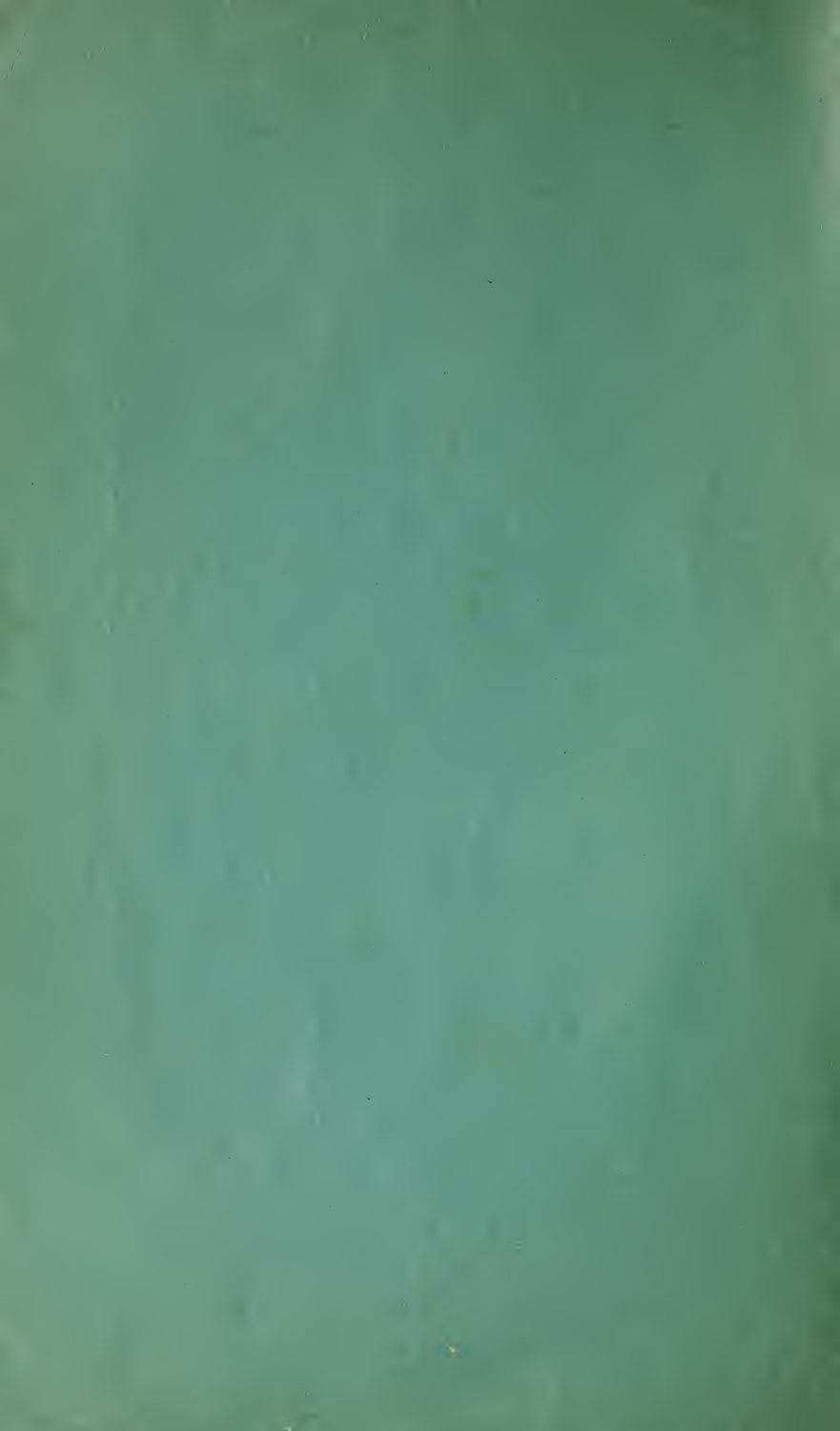## ANNUAL REPORTS

OF THE

## TOWN OFFICERS

OF

## GREENFIELD, N. H,

FOR THE YEAR ENDING

MARCH 1, 1891.

 $\longrightarrow$   $\longrightarrow$   $\longrightarrow$   $\longrightarrow$   $\longrightarrow$   $\longrightarrow$ 

 $\Lambda$  .

 $\bar{z}$ 

PETERBORO<sup>3</sup>, TRANSCRIPT OFFICE, JOHN SCOTT, PROPRIETOR. 1891.

 $\mathcal{L}^{\text{max}}$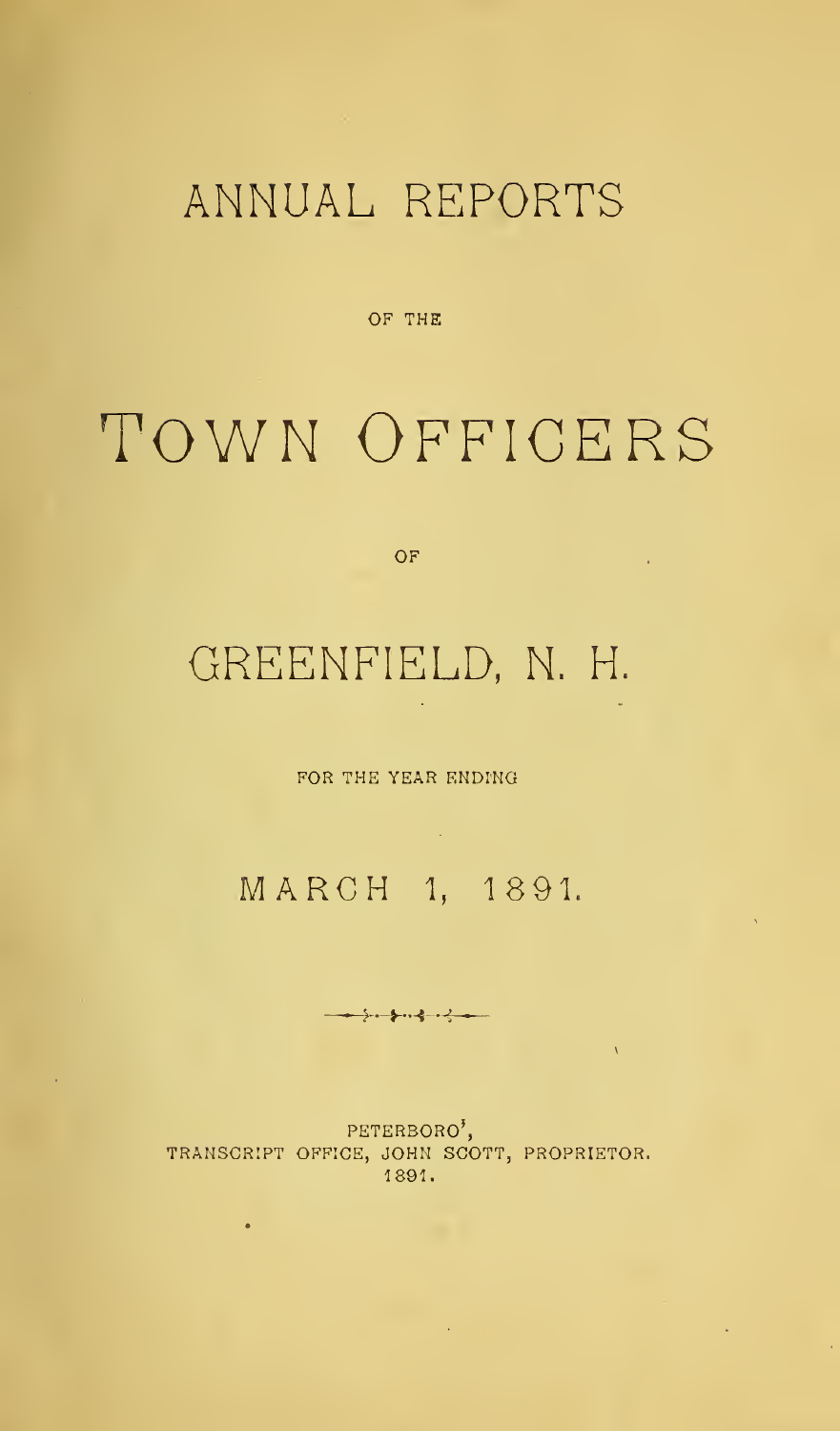Digitized by the Internet Archive in 2011 with funding from Boston Library Consortium Member Libraries

http://www.archive.org/details/annualreportofto1891gree

×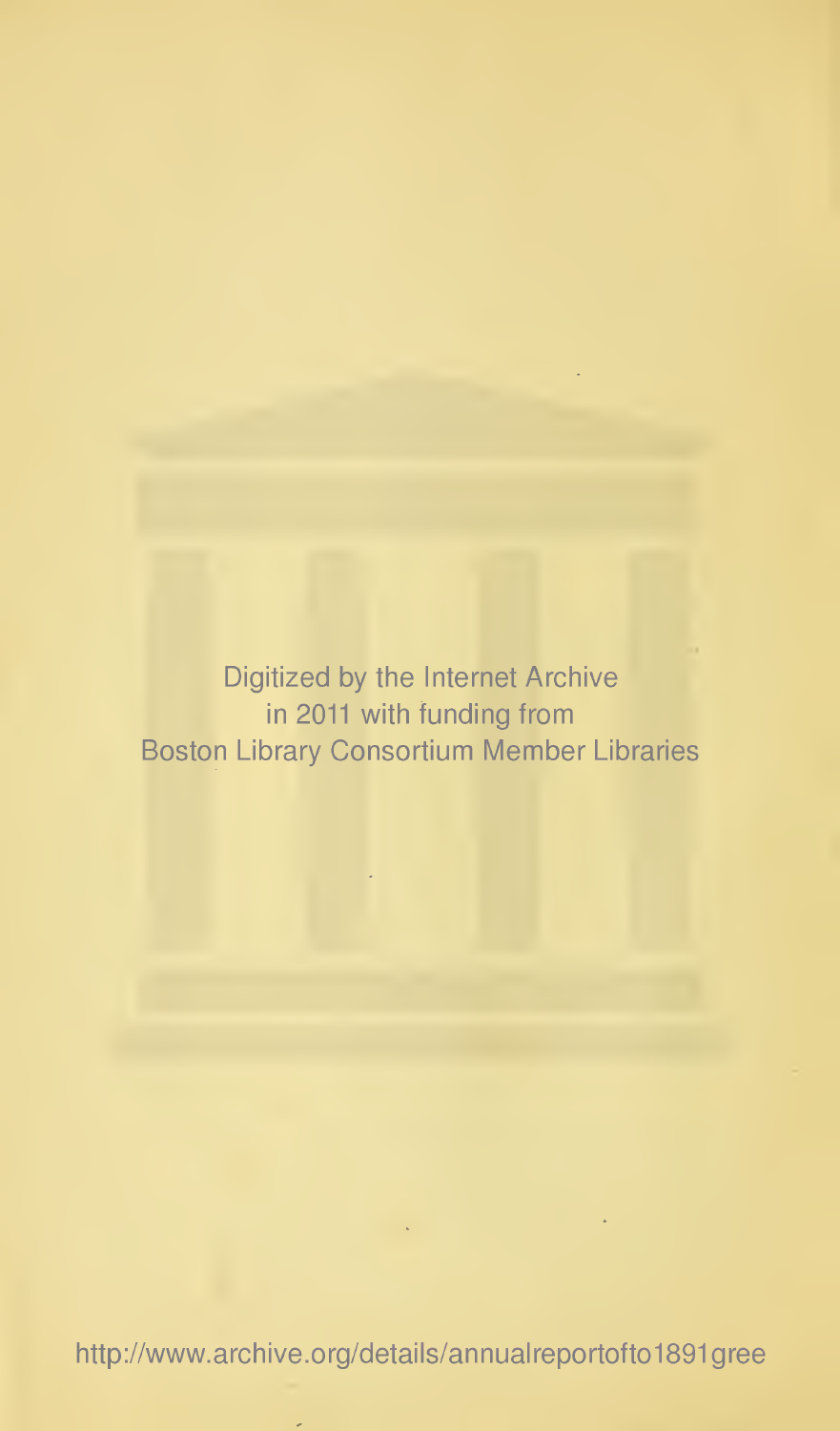### SCHOOL REPORT.

With the close of every school year the question, how to im prove our facilities for the education of our children, presents it self with ever increasing force. With the progressive spirit of the age keeping pace with the progress made in the arts and sciences, comes the demand for higher education among aU classes and both sexes. The boy bom and reared on our farms may be destined to sit in our national halls of legislature, or direct the vast enter-prises of some colossal business stretching out its busy lines to every part of the world. The girl who now knows no other life than that incident to our quiet town, may in the near future sit in sol- emn dignity on the FuU Bench with the learned Doctor of the Law, or be called to preach the Gospel of Good Tidings in some elegant city church. Men and women with educated brains are in demand as never before in the history of the world, and it becomes us as parents to see to it that our children shall not be handicapped in the race by any deficiency in education which we could have supplied. Thousands of men are today filling positions of the highest character, standing foremost in the affairs of men and of the land, who as boys rode the horses to plough and drove the cows to pas ture on our farms. Many women now wives of men famous in all the branches of the world's industries, creditably maintaining their position among the richest and the greatest of the land, as girls attended our coimtry district schools and helped their mothers in the busy round of household duties. Xo one can tell or even guess, where the lives of the humblest among us are to end. We know these truths have been presented to us all, time and again, but we believe it will do us good to keep them constantly in mind, always remembering that there are no children among us so humble, but that some just as humble have in our day risen to the highest places in our land.

In the public schools of our land are now being developed the traits of character that will make or unmake the men and women who are to take our places in the world. If, in these schools they acquire the habits of punctuality, ready obedience to superiors and positiveness in regard to what they know, and what they don't know, they will have acquired much beside and beyond book knowledge that will be of inestimable value to them in years to come.

> JOHN FLETCHER,<br>N. F. CHEEVER, School Board. GEORGE F. RUSSELL.)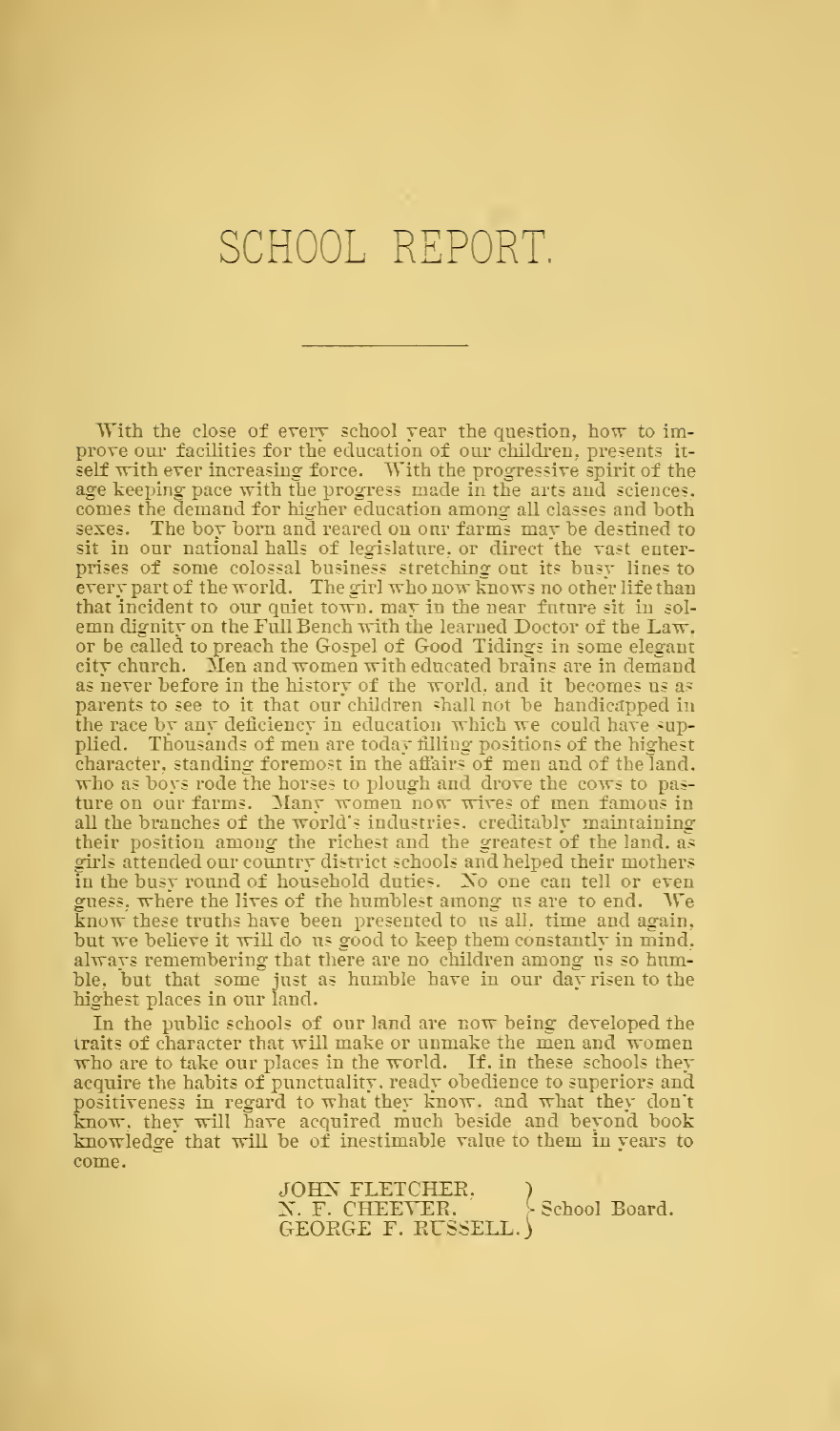### STATISTICAL TABLE.

| Composition.                     | 18                                                                                           | 234                                                                                                                      |
|----------------------------------|----------------------------------------------------------------------------------------------|--------------------------------------------------------------------------------------------------------------------------|
| , veal Music.                    | $\frac{18}{49}$                                                                              | $\frac{33}{39}$                                                                                                          |
| Physiology.                      | $\frac{4}{49}$                                                                               | $\frac{4}{33}$ $-1$                                                                                                      |
| . erotisi $\mathrm{V}$           | 22<br>$\frac{8}{8}$                                                                          | 18<br>4.9288                                                                                                             |
| Percentage of Attendance.        | $\frac{87}{3333}$<br>.0666<br>.9233                                                          | $\begin{array}{r} 19500 \\ 1265 \\ 1750 \\ 0066 \end{array}$<br>3947                                                     |
| Tardiness.                       | 28<br>$16\phantom{.}$<br>$\ast$                                                              | $\frac{6}{30}$<br>37                                                                                                     |
| $\mid$ Whole Number of Scholars. | 3225<br>18                                                                                   | 14<br>20214<br>2021                                                                                                      |
| Book-Keeping.                    | 4                                                                                            | ၹ<br>$\overline{ }$                                                                                                      |
| History.                         | S,<br>$\overline{\phantom{0}}$                                                               |                                                                                                                          |
| Grammar.                         | $49$<br>200<br>14                                                                            | $^{22}$<br>$\overline{10}$                                                                                               |
| Geography.                       | 21<br>$75 - 7$                                                                               | 22<br>$\frac{1}{20}$<br>G                                                                                                |
| Arithmetic.                      | 2922<br>18                                                                                   | <b>aaanan</b>                                                                                                            |
| .gaitir $W\mid$                  | 299229                                                                                       | 2321112<br>2321112<br>14                                                                                                 |
| Spelling.                        | 9995<br>18                                                                                   | <b>aaada</b><br>14                                                                                                       |
| Reading.                         | 19999                                                                                        | asaran                                                                                                                   |
| TEACHERS.                        | $N$ oodbur<br>Louise M. Tracy<br>J. J. Wood,<br>Althea S. Tobic<br>M. L. Bodwel<br>Martha M. | Diamor<br>Mary E. McAuli<br>Tobie.<br>Louise M. Tracy<br>Fletcher<br>Nellie L. Davis<br>Althea S.<br>Nettie 1<br>$Eva$ M |
| SCHOOLS.                         | SECOND TERM.<br>FIRST TERM.<br>Grannnar,<br>Primary<br>West,<br>South<br>East,               | South (third term.<br>Grammar,<br>Primar<br>West,<br>South<br>East,                                                      |

\* No one absent or tardy during the term. + Not given.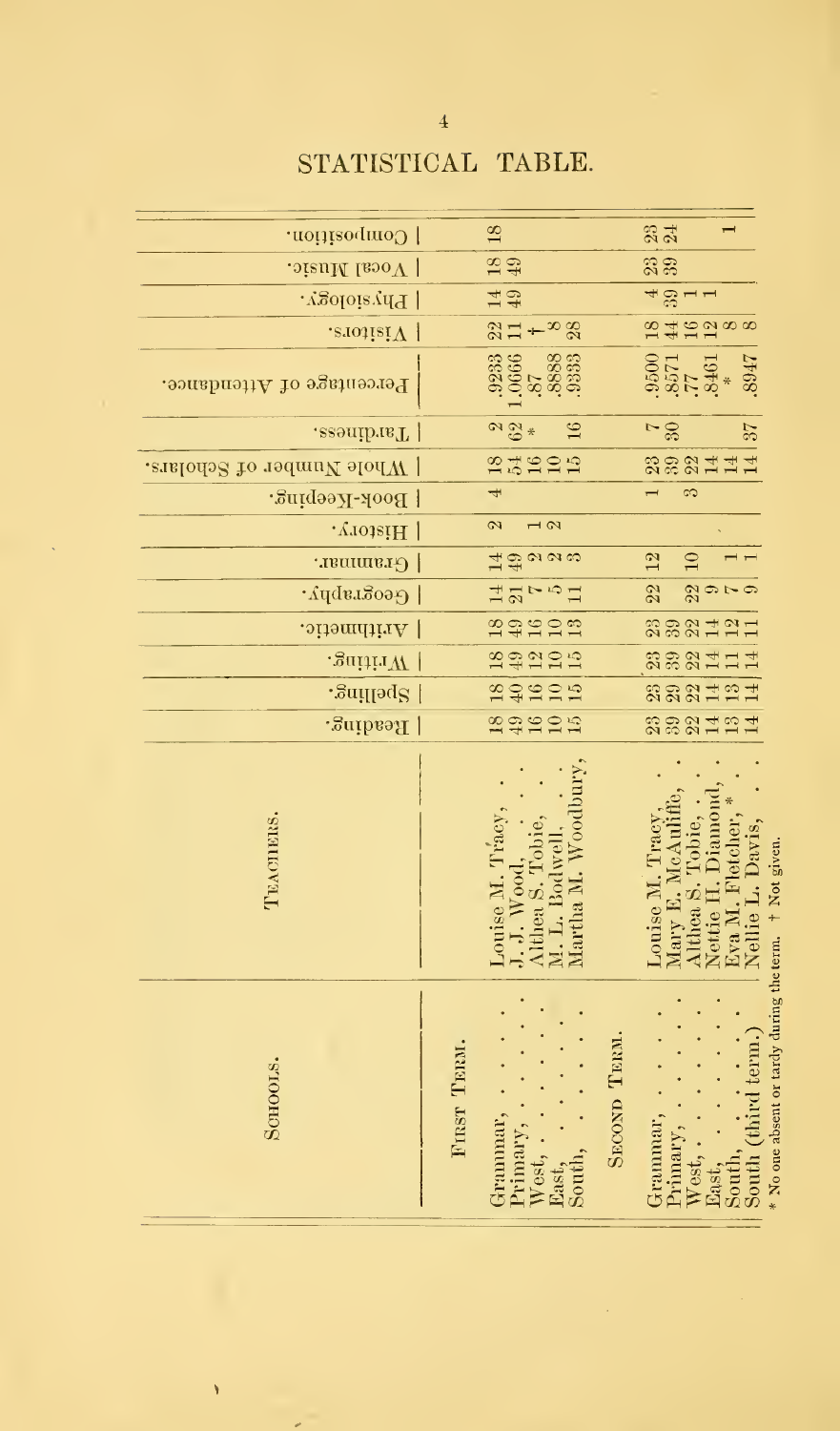| $00 \text{ }$ &                                                              | $F$ dward Clement,                       |
|------------------------------------------------------------------------------|------------------------------------------|
| <b>73 72</b>                                                                 | G. H. Putnam,                            |
| 0 <sup>o</sup><br>$\mathcal{L}$                                              | $\mathbf{\hat{z}}$<br>R. B. Starrett,    |
| <b>99 81</b>                                                                 | $J. H.$ Day,                             |
| 9L<br>$\mathcal{G}$                                                          |                                          |
| 98Z                                                                          | W. F. Russell,<br>G. W. French,          |
| $00 \text{ } \text{ }^{\text{}}\text{ }^{\text{}}\text{ }^{\text{}}\text{ }$ | $\Gamma^*$ M. Elynn,                     |
| $8I$ $E$                                                                     | C. S. Lowe,                              |
| $0\overline{6}$ $\overline{v}$                                               | . H. Hardy,                              |
| $0\overline{6}$ I                                                            | Geo. W. Wood,                            |
| 02 SI                                                                        | Ezra R. Dutton,                          |
|                                                                              |                                          |
| <u>ZL 9Z</u>                                                                 | Etna J. Fletcher,                        |
| 96F                                                                          | Jacob Savage,                            |
| <b>GS 91</b>                                                                 | G. P. Holt,                              |
| 98 <sub>9</sub>                                                              | D. O. Flyinn,                            |
| 22L                                                                          | T F Eisp                                 |
| 09 <sub>l</sub>                                                              |                                          |
| <b>L6 8</b>                                                                  | C. H. Tolles,<br>A. L. Barrett,          |
| 00 <sub>l</sub>                                                              | R. J. Baldwin,                           |
| 00Z                                                                          | snowing pridge,<br>,,                    |
| 9L8                                                                          | I. B. Farrington,                        |
| 9L <sub>6</sub>                                                              | Eugene Muzey,                            |
| 09 <sub>8</sub>                                                              | T C. P. Draper,                          |
| 029                                                                          | G. S. Burnham,                           |
| <b>230 S2</b>                                                                | Frank I. Lowe, 3 districts,              |
|                                                                              | Breaking Roads.                          |
|                                                                              |                                          |
| \$                                                                           |                                          |
| 00 9                                                                         | Day and Baldwin districts,<br>, , ,<br>, |
| 00 SI                                                                        | H. C. Bills, Francestown road,           |
| 9766                                                                         | G. S. Burnham,                           |
| 975                                                                          | E. K. Warren,                            |
| 90 <sub>l</sub>                                                              | Wesley M. Ford,                          |
|                                                                              |                                          |
| 09 <sub>l</sub>                                                              |                                          |
| 898                                                                          | Geo. D. Gould, cutting bushes,           |
| gg <sub>9</sub>                                                              | Heirs J. F. Savage, 88 loads gravel,     |
|                                                                              | $C.A.$ Vinning,                          |
| 009<br>99Z                                                                   | Wm. H. Marsh,                            |
|                                                                              | Etna J. Fletcher,                        |
| $2I$ $E$                                                                     | $1$ opu Eletcher,                        |
| 97 I                                                                         | A. N. Hardy, cutting bushes.             |
| 0000                                                                         | Eliza Pollard, 250 loads gravel,         |
| 00ZI                                                                         | Gipson & Duncklee,                       |
| <b>90 I</b>                                                                  | Каппе Кеппеу,                            |
| 09                                                                           | Geo. Damuth,                             |
| 989                                                                          | H. A. Collins,                           |
| 59 <sub>g</sub><br><b>97 87</b>                                              | C. F. & G. S. Peavey, 469 feet plank,    |

66 108\$

13 383\$

FL 9F8

 $00 \text{ }$  &

|      | 28F     | J. D. Diamond, for lumber,     |
|------|---------|--------------------------------|
|      | 98 98   | $A. L.$ Barrett,               |
|      | 896L    | Charles $G$ . Mathews,         |
|      | 68 IFIS | Paid Levi H. Brooks,           |
|      |         | Brpenditures on Dennis Bridge. |
|      |         |                                |
| 09 I |         | George Hartshorn,              |

Edward Clement,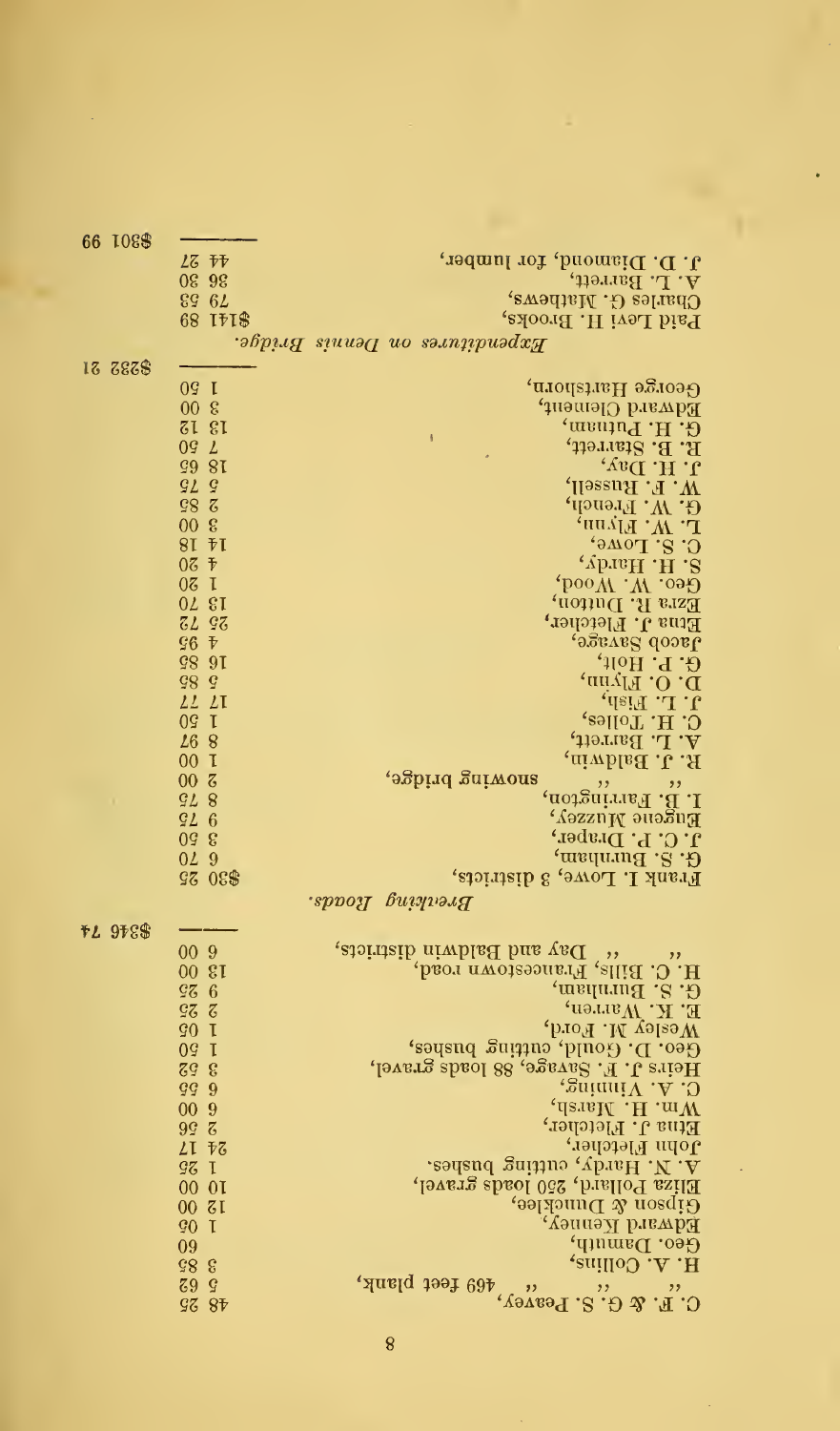#### SELECTMEN'S REPORT.

#### FOR THE YEAR ENDING MARCH 1, 1891.

92 378'8\$

#### RECEIPTS.

| 90 $965^{\circ}$ $2\$ |               |                                                |
|-----------------------|---------------|------------------------------------------------|
|                       | 00 98         | $100$ g tax of Treasurer 1890,                 |
|                       | 09 829'I      | Town Treasnrer, 1889,<br>Town Treasnrer, 1889, |
|                       | I'328 33      |                                                |
|                       | 89 ZSI        | <b>Piterary fund,</b>                          |
|                       | 06 88I        | Railroad tax,*                                 |
|                       | 00 09         | Use of picnic ground,                          |
|                       | 89 LS         | Liquor Agent,                                  |
|                       | $00 \t{t}$    | $\Omega$ or beature,                           |
|                       | 00 OI         | From heirs of Nathaniel Morrison,              |
|                       | \$703         | Use of hay scales,                             |
|                       | 900           | <b>Case of town house,</b>                     |
|                       | $69 \t{F}$    | Interest on tax list of 1889,                  |
|                       | <b>78 661</b> | $On$ tax list of 1889,                         |
|                       | 826           | Interest on taxes in 1890,                     |
|                       | 20 892'8\$    | ,0081 iii bəssəssa səxaT                       |
|                       |               | $\rm{H}$ eceived—                              |

Railroad between Greenfield and Keene.<br>belonging to the towns on the line of the Manchester  $\&$  Keene<br>belonging to the towns on the line of the Manchester  $\&$  Keene

#### **EXPENDITURES.**

#### $\emph{-} \emph{shmup}$   $\emph{H}$   $\emph{bunup}$

| 97, 87                              | F. I. LOWe,                                     |
|-------------------------------------|-------------------------------------------------|
| 97.7                                | F. A. Blanchard,                                |
| $20\,6$                             | John L. Fish, repairing and material furnished, |
| $00 \pm$                            | $J, C, P,$ Draper,                              |
| $\bar{\nu}$ $\bar{\nu}$ $\bar{\nu}$ | Chas. S. Lowe,                                  |
| 96 I                                | James Sawyer,                                   |
| 68 II                               | G. W. Knight,                                   |
| 99F                                 | G. W. Woods,                                    |
| <b>LS FI</b>                        | R. J. Baldwin,                                  |
| 09L                                 | $J. E. W$ arren,                                |
| 09L                                 | C. H. Hopkins,                                  |
| 0908                                | W. P. Hopkins,<br>¢                             |
| $00 \text{ g}$                      | I. B. Farrington,                               |
| 096                                 | D. O. Flynn, cutting bushes,                    |
| 00 <sub>g</sub>                     | Mark Rogers, Alexander hill,                    |
| 97.7                                | A. G. Warren,                                   |
| $0G$ I                              | F. B. Atherton,                                 |
| 00.9                                | $\Lambda$ ictor Cosette,                        |
| 009                                 | E. Doucette,                                    |
| \$<br>90 <sub>9</sub>               | Paid Frank I Lowe,                              |
|                                     |                                                 |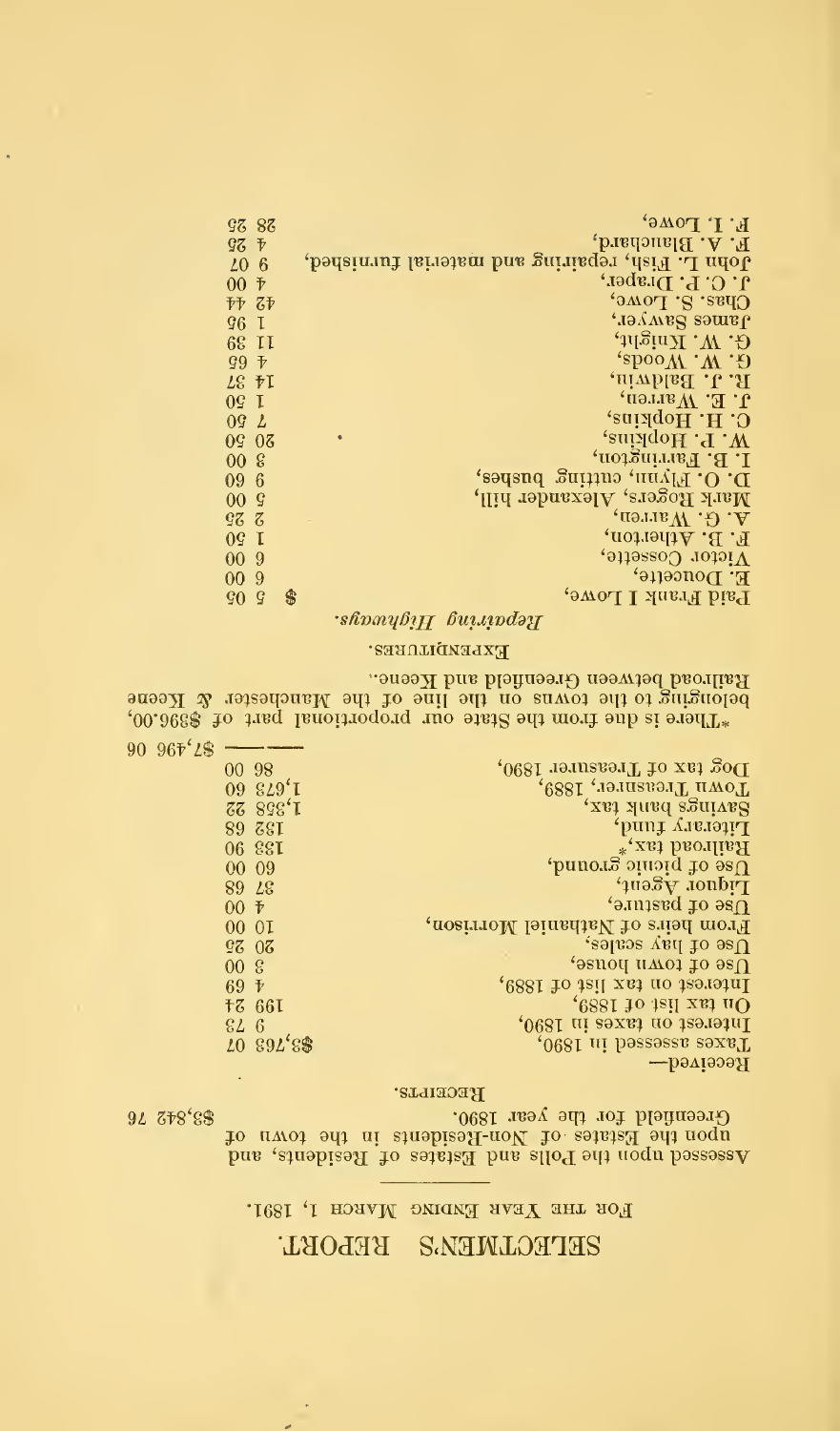| $\text{``ssnoff}$ 100108 to $\text{''}$ |  |  |  |
|-----------------------------------------|--|--|--|
|                                         |  |  |  |

|                                | $\cdot$ snoə $uv$ pəəsi $w$            |
|--------------------------------|----------------------------------------|
| GI 97\$                        |                                        |
| 97 <sub>5</sub>                | Willie E. Blanchard,                   |
| $0\overline{6}$ $\overline{v}$ | Mabel E. Russell,                      |
| 00 <sub>g</sub>                | Bertha Russell,                        |
| $0\mathcal{Z}$ $\bar{\nu}$     | Nellie L. Frye,<br>George F. Caldwell, |
| 09 <sub>8</sub><br>$00 \t b$   | Henry Flynn,                           |
| $00 \&$ $\&$                   | Y                                      |

| onestion book,                                         | 98 I            |
|--------------------------------------------------------|-----------------|
| Stamped envelopes,                                     | 99              |
| Prize books,                                           | 900             |
| Fxpress'                                               | 08 ∌            |
| Lock,                                                  | 09 <sub>l</sub> |
| Stamped envelopes,                                     | $Q\bar Q$       |
| G. F. Russell, lumber for repairs, etc.,               | 09 FI           |
| Town of Hancock, tuition,                              | 00 GI           |
| , ,<br>, ,                                             | 900             |
| George Putnam, teams,                                  | F3 S            |
| Andy R. Holt, cleaning, etc.,                          | GZ I            |
| $C$ . H. Frye, care of hall,                           | 09 Z            |
| Mrs. S. Richardson, cleaning,                          | 97 I            |
| J. E. Warren, work on school house,                    | 9 OO            |
| Willie C. Blanchard, cleaning school house,            | 00 I            |
| Bertha and Mabel Warren, pasting slips in books, etc., | 00 I            |
|                                                        |                 |

#### RECAPITULATION.

*L***8 IZI'I\$** 

68 29\$

 $\frac{1}{28}$ 

Whole amount received,

÷

Balance in hands of Treasurer,

| Paid ont as follows: |  |  |  |
|----------------------|--|--|--|
|                      |  |  |  |

| Miscellaneous,            |
|---------------------------|
| Care of School Houses,    |
| $^{\circ}$ Tən, $\bar{H}$ |
| Teachers' salaries,       |
|                           |

 $28$   $171'1$ \$

69 86I

 $\bar{\beta}$ N. F. CHEEVER, Treasurer of School Board.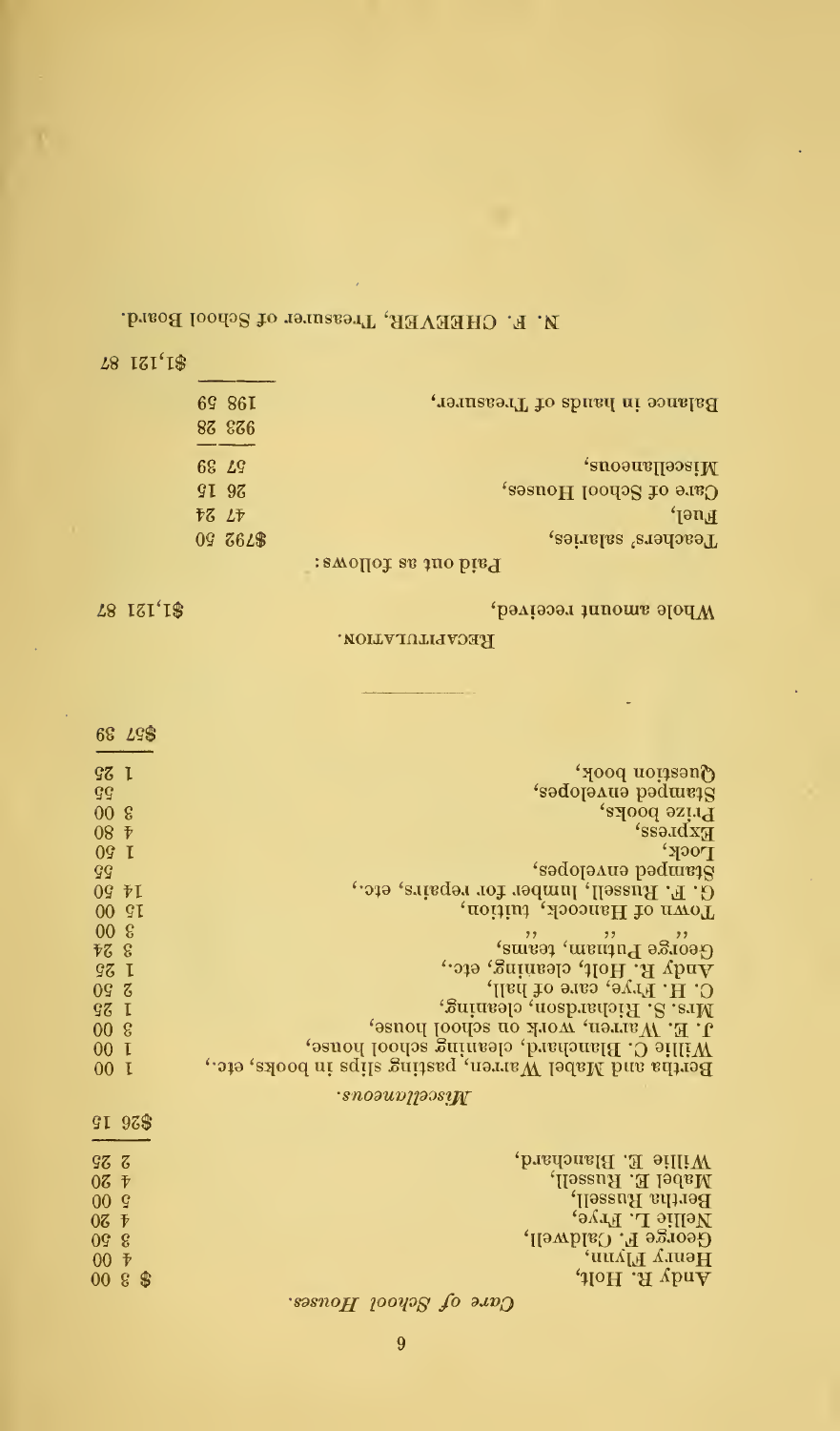#### REPORT OF THE TREASURER

۸

#### гов лнв Хвая Емоич Макси 1, 1891. ов лнг gcноог рочию ов лнг домм ов Сивеманего\*

#### RECEIPTS.

| 18 171 81              |                                 |
|------------------------|---------------------------------|
| 008                    | Томп от Глиерого,               |
| 0000                   | $C.H.$ Hopkins,                 |
| $00 \text{ } \text{ }$ | Sale of school house No. 10,    |
| 81 686                 | Томп Тгеавитег,                 |
| $6969$ \$              | Received of Treasurer for 1889, |
|                        |                                 |

#### PAID OUT AS FOLLOWS.

#### Salaries of Teachers including board.

#### First Term.

| 00 <sub>l</sub>   |                     | E. J. Caldwell, sawing wood,                                                                                                                                                                                                                                                                      |
|-------------------|---------------------|---------------------------------------------------------------------------------------------------------------------------------------------------------------------------------------------------------------------------------------------------------------------------------------------------|
|                   |                     |                                                                                                                                                                                                                                                                                                   |
| 00 <sub>1</sub>   |                     | Mabel E. Russell, kindling wood,                                                                                                                                                                                                                                                                  |
| $28\,7$           |                     | David Gault, sawing wood,                                                                                                                                                                                                                                                                         |
| 00 78             |                     | John Fletcher, 8 cords of wood,                                                                                                                                                                                                                                                                   |
| $\mathcal{Q}$     |                     | John Fletcher, "                                                                                                                                                                                                                                                                                  |
| 975               |                     | $\frac{1}{2}$ with $\frac{1}{2}$ if $\frac{1}{2}$ if $\frac{1}{2}$ if $\frac{1}{2}$ if $\frac{1}{2}$ if $\frac{1}{2}$ if $\frac{1}{2}$ if $\frac{1}{2}$ if $\frac{1}{2}$ if $\frac{1}{2}$ if $\frac{1}{2}$ if $\frac{1}{2}$ if $\frac{1}{2}$ if $\frac{1}{2}$ if $\frac{1}{2}$ if $\frac{1}{2}$ i |
| 00 <sub>1</sub>   |                     | George Dannth, sawing wood,                                                                                                                                                                                                                                                                       |
|                   |                     |                                                                                                                                                                                                                                                                                                   |
|                   | $289$ $\frac{6}{3}$ | D. O'Flynn, 1 <sub>2</sub> cords of wood, sawed,                                                                                                                                                                                                                                                  |
|                   |                     | $\cdot$ pan $_H$                                                                                                                                                                                                                                                                                  |
|                   | 09 8978             |                                                                                                                                                                                                                                                                                                   |
|                   |                     |                                                                                                                                                                                                                                                                                                   |
| 0016              |                     | Althea S. Tobie, west,                                                                                                                                                                                                                                                                            |
| 00Zb              |                     | Nellie L. Davis, south,                                                                                                                                                                                                                                                                           |
| 09 <sub>9</sub>   |                     | Eva Fletcher, south,                                                                                                                                                                                                                                                                              |
| 00 99             |                     |                                                                                                                                                                                                                                                                                                   |
|                   |                     | Nettie H. Diamond, east,                                                                                                                                                                                                                                                                          |
|                   | 00 ZII              | Mary E. McAuliffe, primary,                                                                                                                                                                                                                                                                       |
|                   | 00 711\$            | Louise M. Tracy, grammar,                                                                                                                                                                                                                                                                         |
|                   |                     | $\cdot$ uta $L$ puo $\partial S$                                                                                                                                                                                                                                                                  |
|                   |                     |                                                                                                                                                                                                                                                                                                   |
|                   | 00 778\$            |                                                                                                                                                                                                                                                                                                   |
|                   |                     |                                                                                                                                                                                                                                                                                                   |
| $00 \, \text{gg}$ |                     | Althea S. Tobic, west,                                                                                                                                                                                                                                                                            |
| $00 \, \Omega$    |                     | M. M. Woodbury, south,                                                                                                                                                                                                                                                                            |
| $00 \t{F}$        |                     | M. L. Bodwell, east,                                                                                                                                                                                                                                                                              |
| $00 \Omega$       |                     | J. J. Wood, primary,                                                                                                                                                                                                                                                                              |
|                   | $00\,$ $92\,$       | Louise M. Tracy, grammar,                                                                                                                                                                                                                                                                         |
|                   |                     |                                                                                                                                                                                                                                                                                                   |

F3 LF\$

 $\frac{\alpha}{3}$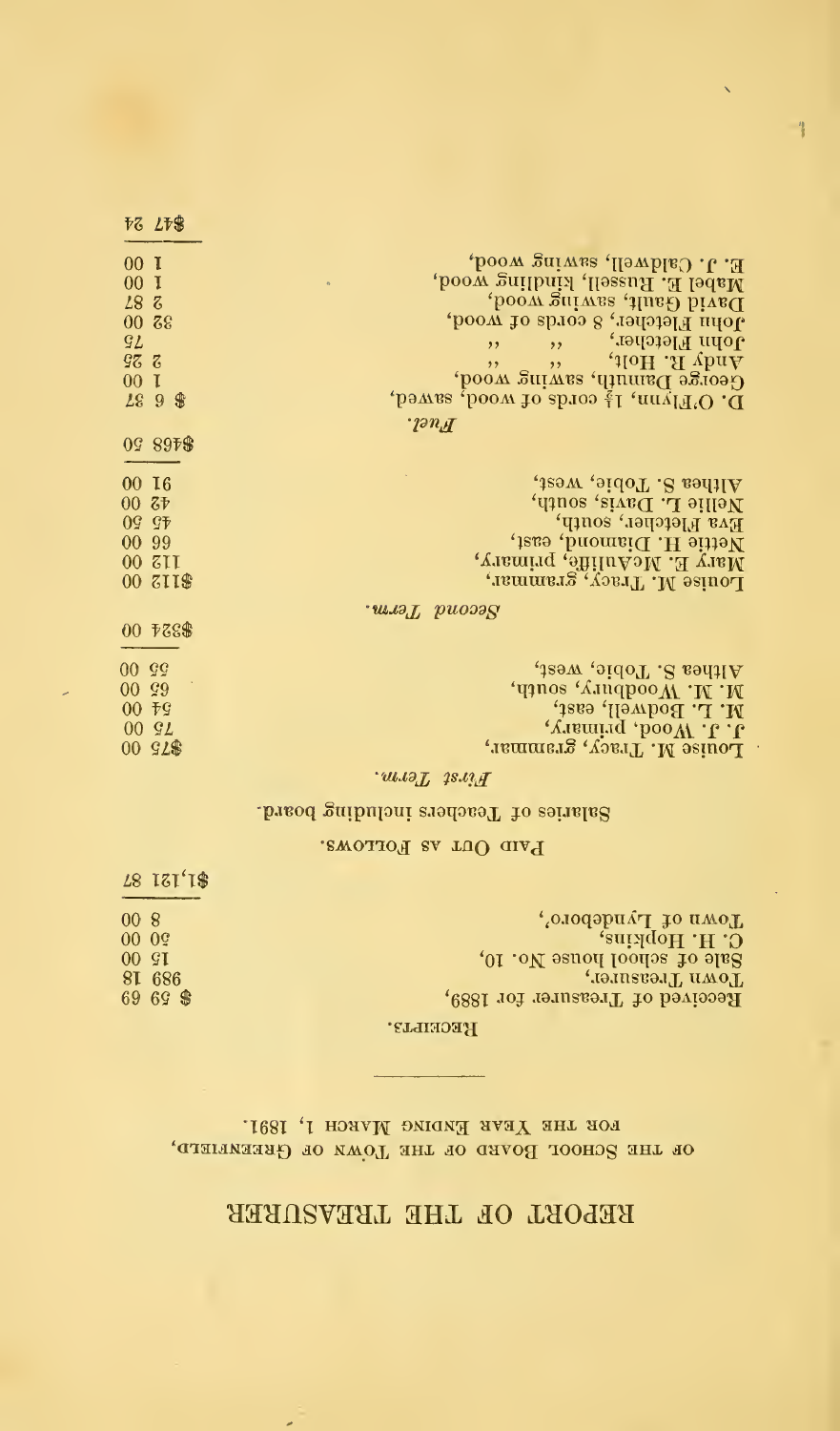| Paid A. G. Warren,<br>\$36 75<br>8 50<br>16 00<br>Oliver Martin and men,<br>10 00<br>C. A. Vining,<br>5 00<br>Gipson & Duncklee, lumber, etc.,<br>51 13<br>$$127$ 38<br>Milford Lodges of Odd Fellows, for use<br>of ground one day in the years of 1891,<br>1892, 1893. Leased and copy filed with<br>the Town Clerk,<br>\$60 00<br>\$67 38<br>School Books and Supplies, per order School Board.<br>\$51 20<br>8 67<br>8 58<br>39 08<br>60 00<br>1 50<br>Charles E. Clement,<br>12 50<br>D. C. Heath & Co.,<br>J. B. Lippincott,<br>34 75<br>C. H. Hopkins,<br>84 08<br>840.<br>G. F. Russell,<br>\$308 76<br>Paid Treasurer of School Board.<br>\$570 50<br><b>200 00</b><br>132 68<br>86 00<br>\$989 18<br><i>Expenses on Cattle Isolated and Condemned.</i><br>amining cattle at J. H. Day's at various<br>\$64 54<br>times, and expense,<br>174 60<br>John H. Day, for keeping cattle isolated,<br>John Fletcher, Frank Brooks and Geo. D.<br>Gould, appraising cattle,<br>600<br>John H. Day, for 13 cattle as per appraisal,<br>181 00<br>$\epsilon$<br>" for slaughtering and burying<br>7 50<br>the same,<br>\$433 64<br>Due from the State for four-fifths of the val-<br>144 80<br>ue of 13 cattle, as appraised,<br>Due from the State for four-fifths of the ex-<br>pense of keeping 13 cattle isolated and<br>condemned,<br>139 68<br>284 48<br>\$149 16 | <i>Expenditures on Picnic Ground.</i>         |  |  |
|-------------------------------------------------------------------------------------------------------------------------------------------------------------------------------------------------------------------------------------------------------------------------------------------------------------------------------------------------------------------------------------------------------------------------------------------------------------------------------------------------------------------------------------------------------------------------------------------------------------------------------------------------------------------------------------------------------------------------------------------------------------------------------------------------------------------------------------------------------------------------------------------------------------------------------------------------------------------------------------------------------------------------------------------------------------------------------------------------------------------------------------------------------------------------------------------------------------------------------------------------------------------------------------------------------------------------------------------------------------------------|-----------------------------------------------|--|--|
|                                                                                                                                                                                                                                                                                                                                                                                                                                                                                                                                                                                                                                                                                                                                                                                                                                                                                                                                                                                                                                                                                                                                                                                                                                                                                                                                                                         |                                               |  |  |
|                                                                                                                                                                                                                                                                                                                                                                                                                                                                                                                                                                                                                                                                                                                                                                                                                                                                                                                                                                                                                                                                                                                                                                                                                                                                                                                                                                         |                                               |  |  |
|                                                                                                                                                                                                                                                                                                                                                                                                                                                                                                                                                                                                                                                                                                                                                                                                                                                                                                                                                                                                                                                                                                                                                                                                                                                                                                                                                                         |                                               |  |  |
|                                                                                                                                                                                                                                                                                                                                                                                                                                                                                                                                                                                                                                                                                                                                                                                                                                                                                                                                                                                                                                                                                                                                                                                                                                                                                                                                                                         |                                               |  |  |
|                                                                                                                                                                                                                                                                                                                                                                                                                                                                                                                                                                                                                                                                                                                                                                                                                                                                                                                                                                                                                                                                                                                                                                                                                                                                                                                                                                         |                                               |  |  |
|                                                                                                                                                                                                                                                                                                                                                                                                                                                                                                                                                                                                                                                                                                                                                                                                                                                                                                                                                                                                                                                                                                                                                                                                                                                                                                                                                                         |                                               |  |  |
|                                                                                                                                                                                                                                                                                                                                                                                                                                                                                                                                                                                                                                                                                                                                                                                                                                                                                                                                                                                                                                                                                                                                                                                                                                                                                                                                                                         |                                               |  |  |
|                                                                                                                                                                                                                                                                                                                                                                                                                                                                                                                                                                                                                                                                                                                                                                                                                                                                                                                                                                                                                                                                                                                                                                                                                                                                                                                                                                         | Received of Lorenzo Holt, for Peterboro' and  |  |  |
|                                                                                                                                                                                                                                                                                                                                                                                                                                                                                                                                                                                                                                                                                                                                                                                                                                                                                                                                                                                                                                                                                                                                                                                                                                                                                                                                                                         |                                               |  |  |
|                                                                                                                                                                                                                                                                                                                                                                                                                                                                                                                                                                                                                                                                                                                                                                                                                                                                                                                                                                                                                                                                                                                                                                                                                                                                                                                                                                         |                                               |  |  |
|                                                                                                                                                                                                                                                                                                                                                                                                                                                                                                                                                                                                                                                                                                                                                                                                                                                                                                                                                                                                                                                                                                                                                                                                                                                                                                                                                                         |                                               |  |  |
|                                                                                                                                                                                                                                                                                                                                                                                                                                                                                                                                                                                                                                                                                                                                                                                                                                                                                                                                                                                                                                                                                                                                                                                                                                                                                                                                                                         | Paid Appleton & Co.,                          |  |  |
|                                                                                                                                                                                                                                                                                                                                                                                                                                                                                                                                                                                                                                                                                                                                                                                                                                                                                                                                                                                                                                                                                                                                                                                                                                                                                                                                                                         | Thompson, Brown & Co.,                        |  |  |
|                                                                                                                                                                                                                                                                                                                                                                                                                                                                                                                                                                                                                                                                                                                                                                                                                                                                                                                                                                                                                                                                                                                                                                                                                                                                                                                                                                         | Raymond & Co.,                                |  |  |
|                                                                                                                                                                                                                                                                                                                                                                                                                                                                                                                                                                                                                                                                                                                                                                                                                                                                                                                                                                                                                                                                                                                                                                                                                                                                                                                                                                         | Leach, Shewell & Sanborn,                     |  |  |
|                                                                                                                                                                                                                                                                                                                                                                                                                                                                                                                                                                                                                                                                                                                                                                                                                                                                                                                                                                                                                                                                                                                                                                                                                                                                                                                                                                         | E. B. Goodrich $\&$ Co.,                      |  |  |
|                                                                                                                                                                                                                                                                                                                                                                                                                                                                                                                                                                                                                                                                                                                                                                                                                                                                                                                                                                                                                                                                                                                                                                                                                                                                                                                                                                         |                                               |  |  |
|                                                                                                                                                                                                                                                                                                                                                                                                                                                                                                                                                                                                                                                                                                                                                                                                                                                                                                                                                                                                                                                                                                                                                                                                                                                                                                                                                                         |                                               |  |  |
|                                                                                                                                                                                                                                                                                                                                                                                                                                                                                                                                                                                                                                                                                                                                                                                                                                                                                                                                                                                                                                                                                                                                                                                                                                                                                                                                                                         |                                               |  |  |
|                                                                                                                                                                                                                                                                                                                                                                                                                                                                                                                                                                                                                                                                                                                                                                                                                                                                                                                                                                                                                                                                                                                                                                                                                                                                                                                                                                         |                                               |  |  |
|                                                                                                                                                                                                                                                                                                                                                                                                                                                                                                                                                                                                                                                                                                                                                                                                                                                                                                                                                                                                                                                                                                                                                                                                                                                                                                                                                                         |                                               |  |  |
|                                                                                                                                                                                                                                                                                                                                                                                                                                                                                                                                                                                                                                                                                                                                                                                                                                                                                                                                                                                                                                                                                                                                                                                                                                                                                                                                                                         |                                               |  |  |
|                                                                                                                                                                                                                                                                                                                                                                                                                                                                                                                                                                                                                                                                                                                                                                                                                                                                                                                                                                                                                                                                                                                                                                                                                                                                                                                                                                         |                                               |  |  |
|                                                                                                                                                                                                                                                                                                                                                                                                                                                                                                                                                                                                                                                                                                                                                                                                                                                                                                                                                                                                                                                                                                                                                                                                                                                                                                                                                                         | Amt. required to be raised by law,            |  |  |
|                                                                                                                                                                                                                                                                                                                                                                                                                                                                                                                                                                                                                                                                                                                                                                                                                                                                                                                                                                                                                                                                                                                                                                                                                                                                                                                                                                         | Raised in addition,                           |  |  |
|                                                                                                                                                                                                                                                                                                                                                                                                                                                                                                                                                                                                                                                                                                                                                                                                                                                                                                                                                                                                                                                                                                                                                                                                                                                                                                                                                                         | Literary Fund, 1890,                          |  |  |
|                                                                                                                                                                                                                                                                                                                                                                                                                                                                                                                                                                                                                                                                                                                                                                                                                                                                                                                                                                                                                                                                                                                                                                                                                                                                                                                                                                         | Dog tax in Treasurer's hands, 1890,           |  |  |
|                                                                                                                                                                                                                                                                                                                                                                                                                                                                                                                                                                                                                                                                                                                                                                                                                                                                                                                                                                                                                                                                                                                                                                                                                                                                                                                                                                         |                                               |  |  |
|                                                                                                                                                                                                                                                                                                                                                                                                                                                                                                                                                                                                                                                                                                                                                                                                                                                                                                                                                                                                                                                                                                                                                                                                                                                                                                                                                                         |                                               |  |  |
|                                                                                                                                                                                                                                                                                                                                                                                                                                                                                                                                                                                                                                                                                                                                                                                                                                                                                                                                                                                                                                                                                                                                                                                                                                                                                                                                                                         | Paid F. I. Smith, veterinary surgeon, for ex- |  |  |
|                                                                                                                                                                                                                                                                                                                                                                                                                                                                                                                                                                                                                                                                                                                                                                                                                                                                                                                                                                                                                                                                                                                                                                                                                                                                                                                                                                         |                                               |  |  |
|                                                                                                                                                                                                                                                                                                                                                                                                                                                                                                                                                                                                                                                                                                                                                                                                                                                                                                                                                                                                                                                                                                                                                                                                                                                                                                                                                                         |                                               |  |  |
|                                                                                                                                                                                                                                                                                                                                                                                                                                                                                                                                                                                                                                                                                                                                                                                                                                                                                                                                                                                                                                                                                                                                                                                                                                                                                                                                                                         |                                               |  |  |
|                                                                                                                                                                                                                                                                                                                                                                                                                                                                                                                                                                                                                                                                                                                                                                                                                                                                                                                                                                                                                                                                                                                                                                                                                                                                                                                                                                         |                                               |  |  |
|                                                                                                                                                                                                                                                                                                                                                                                                                                                                                                                                                                                                                                                                                                                                                                                                                                                                                                                                                                                                                                                                                                                                                                                                                                                                                                                                                                         |                                               |  |  |
|                                                                                                                                                                                                                                                                                                                                                                                                                                                                                                                                                                                                                                                                                                                                                                                                                                                                                                                                                                                                                                                                                                                                                                                                                                                                                                                                                                         |                                               |  |  |
|                                                                                                                                                                                                                                                                                                                                                                                                                                                                                                                                                                                                                                                                                                                                                                                                                                                                                                                                                                                                                                                                                                                                                                                                                                                                                                                                                                         |                                               |  |  |
|                                                                                                                                                                                                                                                                                                                                                                                                                                                                                                                                                                                                                                                                                                                                                                                                                                                                                                                                                                                                                                                                                                                                                                                                                                                                                                                                                                         |                                               |  |  |
|                                                                                                                                                                                                                                                                                                                                                                                                                                                                                                                                                                                                                                                                                                                                                                                                                                                                                                                                                                                                                                                                                                                                                                                                                                                                                                                                                                         |                                               |  |  |
|                                                                                                                                                                                                                                                                                                                                                                                                                                                                                                                                                                                                                                                                                                                                                                                                                                                                                                                                                                                                                                                                                                                                                                                                                                                                                                                                                                         |                                               |  |  |
|                                                                                                                                                                                                                                                                                                                                                                                                                                                                                                                                                                                                                                                                                                                                                                                                                                                                                                                                                                                                                                                                                                                                                                                                                                                                                                                                                                         |                                               |  |  |
|                                                                                                                                                                                                                                                                                                                                                                                                                                                                                                                                                                                                                                                                                                                                                                                                                                                                                                                                                                                                                                                                                                                                                                                                                                                                                                                                                                         |                                               |  |  |
|                                                                                                                                                                                                                                                                                                                                                                                                                                                                                                                                                                                                                                                                                                                                                                                                                                                                                                                                                                                                                                                                                                                                                                                                                                                                                                                                                                         |                                               |  |  |
|                                                                                                                                                                                                                                                                                                                                                                                                                                                                                                                                                                                                                                                                                                                                                                                                                                                                                                                                                                                                                                                                                                                                                                                                                                                                                                                                                                         |                                               |  |  |
|                                                                                                                                                                                                                                                                                                                                                                                                                                                                                                                                                                                                                                                                                                                                                                                                                                                                                                                                                                                                                                                                                                                                                                                                                                                                                                                                                                         | Balance paid by the Town,                     |  |  |

 $\overline{9}$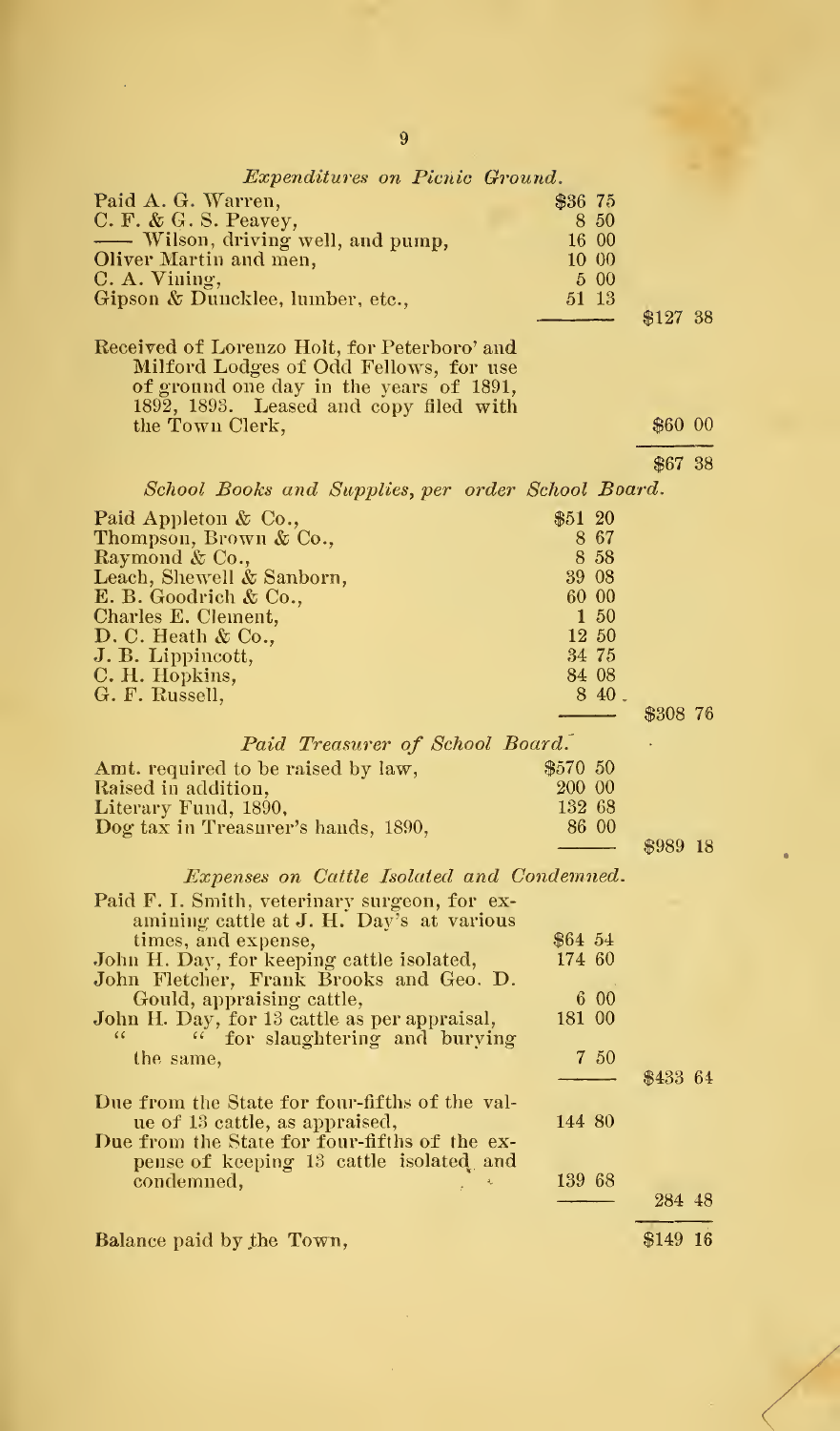| Miscellaneous Expenses.                                                 |                    |
|-------------------------------------------------------------------------|--------------------|
| Paid C. H. Hopkins, Auditor, 1890,                                      | \$200              |
| N. F. Cheever,                                                          | $2\,00$            |
| W. E. Hopkins, counsel,                                                 | 694                |
| C. C. Sawyer, services at Cuddihee's,                                   | 2 00               |
| W. F. Winn, watching fire on plain,                                     | 1 50               |
| $-66$<br>$\,$ 6 $\,$<br>66<br>W. S. Byam,                               | 1 50               |
| G. W. Cummings, insuring school house,                                  | 60 00              |
| Cross & Tolles, lumber for scales.                                      | 13 20              |
| Fairbanks, Brown & Co., repairing scales.                               | 42 11              |
| G. S. Peavey, counsel and expense,                                      | $17\,25$           |
| books and stationery,<br>66 <sup>2</sup>                                | 9 01               |
| M. L. White, Veteran's Association,                                     | 25 00              |
| Gipson $\&$ Duncklee, lamps and fixtures,                               | 34 98              |
| G. F. Russell, lumber,                                                  | 3 05               |
| C. H. Frve, cleaning town hall,                                         | 3 00               |
| C. H. Hopkins, store bill,                                              | $11\ \ 21$         |
| Gipson & Duncklee, store bill,                                          | 31<br>-10          |
| paint, old cemetery fence.<br>$66 -$                                    | 10 43              |
| J. E. Warren, painting a communication<br>$-66$                         | 15 25              |
| " repairing road machine,                                               | 1 75               |
| " labor on common,<br>66                                                | $4\,25$            |
| James Sawyer, watering place,<br>"Coverseer of Poor,                    | 3 00<br>15 00      |
|                                                                         | 9 00               |
| D. W. Burnham, Supervisor,                                              | 1 50               |
| J. L. Hill, Watchman,<br>66                                             | 150                |
| G. H. Reiley,<br>66<br>66<br>repairing bell rope,                       | 30                 |
| Wm. Atherton, wood, town house,                                         | $3\,50$            |
| C. H. Hopkins, store bill,                                              | 4 13               |
| Geo. O. Joslyn, setting out trees,                                      | 4 00               |
| G. P. Fletcher, bridge plank, 1888,                                     | $15\hphantom{,}60$ |
| C. H. Frye, taking care town house,                                     | 7 00               |
| E. K. Warren, painting scales,                                          | 1 00               |
| John Fletcher, School Board,                                            | 20 00              |
| G. F. Russell, "<br>66                                                  | 20 00              |
| $\,$ 4 $\,$<br>66<br>N. F. Cheever,                                     | $20\hskip 4pt 00$  |
| 66<br>66<br>Liquor Agent,                                               | 35 00              |
| Clerkship,<br>$66 -$<br>66                                              | 20 00              |
| 66<br>$\overline{6}$<br>Returning births and deaths,                    | 4 50               |
| $\,$ 4 $\,$ 4 $\,$<br>66<br>recording births, deaths and                |                    |
| marriages,                                                              | 3 30               |
| N. F. Cheever, attending W. S. Byam,                                    | 1 00               |
| 66<br>66<br>visit to Cashion's,                                         | 1 00               |
| G. H. Putnam, watering place,<br>66 <sup>°</sup>                        | 3 00<br>5 00       |
| 66<br>Supervisor,                                                       |                    |
| G. F. Russell care of tramps and repairing                              | 10 50              |
| lobby,                                                                  | $2\,00$            |
| G. F. Russell, police service, July 4,<br>C. B. Wallace, lighting lamps | 3 20               |
| 66<br>Jas. L. Lovejoy,                                                  | 42 00              |
| 66<br>Sawing wood, town house,                                          | 1 00               |
| Gipson & Duncklee, store bill,                                          | 6 46               |
| F. W. Duncklee, storing road machine,                                   | 2 00               |
| G. S. Burnham, watering place,                                          | 3 00               |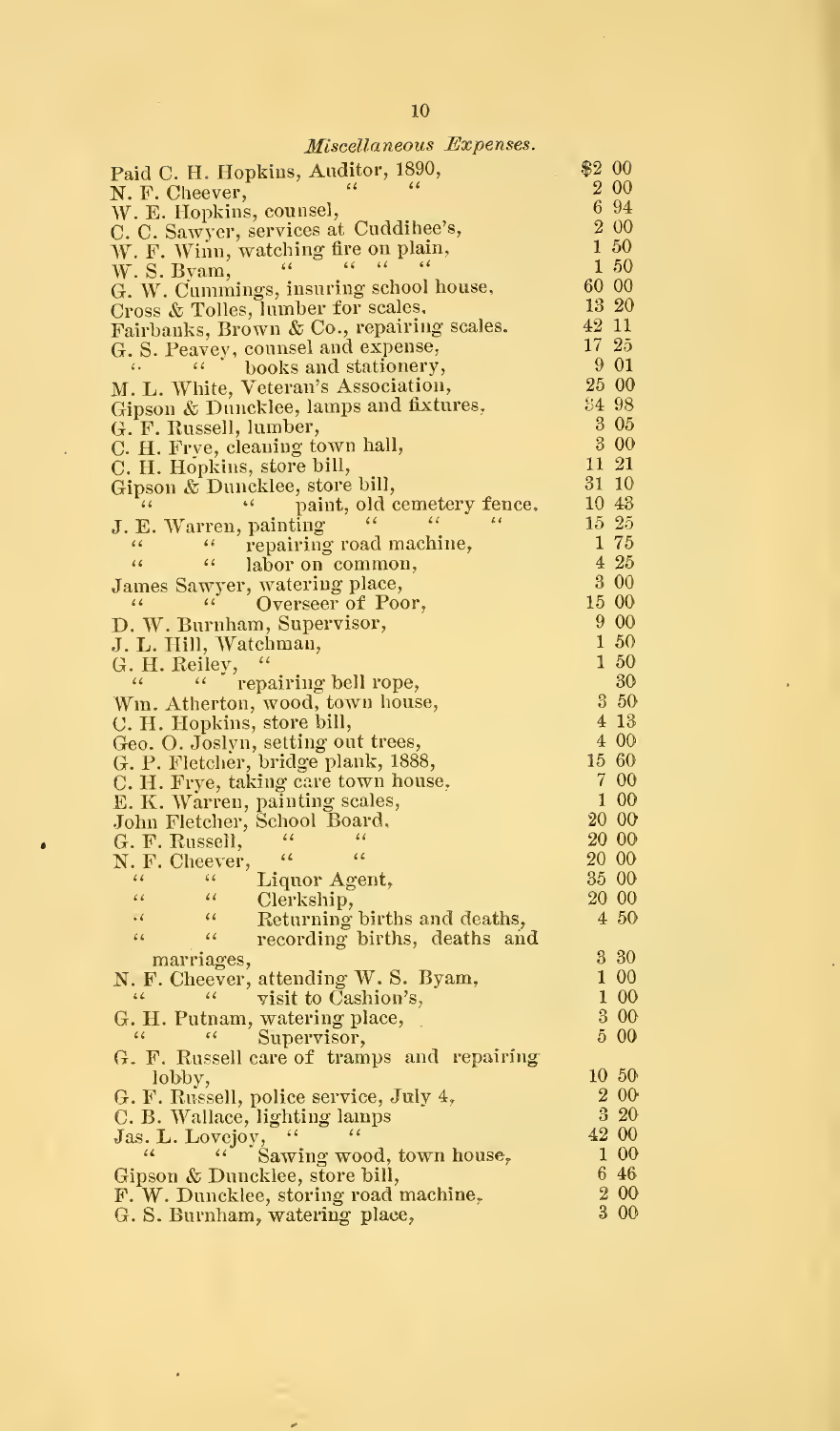| John Fletcher, lumber,                      | 2 0 0 |         |
|---------------------------------------------|-------|---------|
| John H. Reynolds, collecting taxes, 1890,   | 65 00 |         |
| F. C. Fletcher, Treasurer,                  | 20 00 |         |
| John Scott, printing reports, 1890,         | 22 00 |         |
| D. M. White, making lease and copies,       | 2 00  |         |
| G. S. Peavey, running town lines,           | 2 50  |         |
| " " time and expense to Nashua,             | 3 50  |         |
| Concord.                                    |       |         |
| Jan. 14th, Feb. 11th, and 25th,             | 15 00 |         |
| R. J. Baldwin, bridge plank,*               | 68 25 |         |
| Frank Brooks, blacksmith bill.              | 923   |         |
| C. F. &. G. S. Peavey, for sewer grate, and |       |         |
| express on same,                            | 191   |         |
| Geo. S. Peavey, services Selectman,         | 65 00 |         |
| Fred B. Atherton,<br>66<br>66               | 25 00 |         |
| $\sim$ 6.6 $\sim$<br>C. M. Gipson,<br>66    | 60 00 |         |
| perambulating town lines,                   | 2 50  |         |
|                                             |       | 8929 91 |

\*These plank are at the River Bridge, near I. B. Farrington's,<br>and on the roadside near I. R. Burtt's shop.

| Paid County tax,                    | \$591 41                 |  |
|-------------------------------------|--------------------------|--|
| State Tax.                          | 815 00                   |  |
| Paid notes, and interest on notes:  |                          |  |
| Jacob Gould, interest,              | 48 00                    |  |
| Newburyport Savings Bank, interest, | 212 50                   |  |
| " of principal,<br>66               | 1,000 00                 |  |
|                                     | $\frac{1}{1}$ \$1,260 50 |  |

#### RECAPITULATION.

| Whole amount received,                        |          | \$7,496 06 |  |
|-----------------------------------------------|----------|------------|--|
| Paid out as follows:                          |          |            |  |
| Repairing highways,                           | \$346 74 |            |  |
| Breaking roads,                               | 232 21   |            |  |
| On Dennis Bridge,                             | 301 99   |            |  |
| On picnic ground, including bridge across the |          |            |  |
| pond,                                         | 127 38   |            |  |
| School books and supplies, per order School   |          |            |  |
| Board,                                        | 308 76   |            |  |
| Treasurer School Board,                       | 989 18   |            |  |
| On cattle,                                    | 433 64   |            |  |
| Miscellaneous Expenses,                       | 929 91   |            |  |
| County tax,                                   | 591 41   |            |  |
| State tax,                                    | 815 00   |            |  |
| Notes, and interest on notes,                 | 1,260 50 |            |  |
| Greenvale Cemetery,                           | 80 90    |            |  |
|                                               |          | \$6,417 62 |  |
| Balance in hands of Treasurer,                |          | \$1,078 44 |  |

ł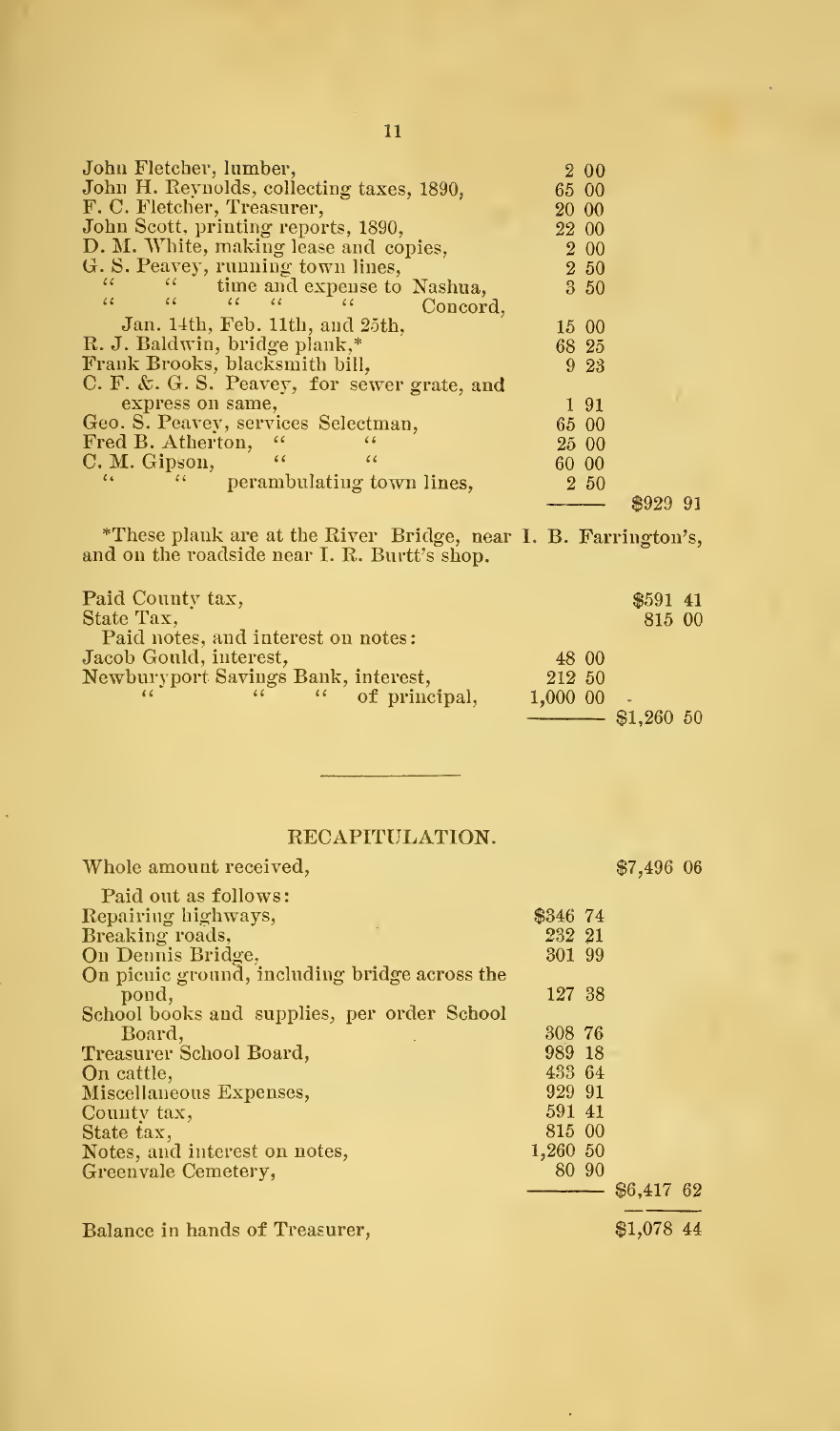| \$32 00<br>Due on tax list of 1889,<br>With the following abatement:<br>Charles B. Gale $& \mathrm{Co.},^*$<br>\$32 00<br>*In consideration of the abatement of this tax we settled a claim<br>of C. H. Hopkins for damage to his property, in consequence of<br>an overflow of water passing through a culvert leading from the<br>parsonage to the swamp.<br>Due on tax list of 1890,<br>\$79 69<br>With the following abatements:<br>Frank Boyce, paid in Francestown,<br>\$1,45<br>1 45<br>Allec Brooks, |
|--------------------------------------------------------------------------------------------------------------------------------------------------------------------------------------------------------------------------------------------------------------------------------------------------------------------------------------------------------------------------------------------------------------------------------------------------------------------------------------------------------------|
|                                                                                                                                                                                                                                                                                                                                                                                                                                                                                                              |
|                                                                                                                                                                                                                                                                                                                                                                                                                                                                                                              |
|                                                                                                                                                                                                                                                                                                                                                                                                                                                                                                              |
|                                                                                                                                                                                                                                                                                                                                                                                                                                                                                                              |
|                                                                                                                                                                                                                                                                                                                                                                                                                                                                                                              |
|                                                                                                                                                                                                                                                                                                                                                                                                                                                                                                              |
|                                                                                                                                                                                                                                                                                                                                                                                                                                                                                                              |
| William Duncklee, overtax,<br>1 45                                                                                                                                                                                                                                                                                                                                                                                                                                                                           |
| 1 45<br>Levi B. Hardy, paid in Massachusetts,                                                                                                                                                                                                                                                                                                                                                                                                                                                                |
| 1 45<br>Augustus Hubbard,<br>1 45<br>Warren D. Hatch, over 70,                                                                                                                                                                                                                                                                                                                                                                                                                                               |
| 2 04<br>Arvilla Varnum, over tax,                                                                                                                                                                                                                                                                                                                                                                                                                                                                            |
| 48<br>L. P. Spaulding, over tax,                                                                                                                                                                                                                                                                                                                                                                                                                                                                             |
| 145<br>Charles Richardson, error,                                                                                                                                                                                                                                                                                                                                                                                                                                                                            |
| Edward Wood, paid poll tax in New Boston,<br>1 45<br>James L. Lovejoy, over 70,<br>1 45                                                                                                                                                                                                                                                                                                                                                                                                                      |
| 1 45<br>Otis E. White,                                                                                                                                                                                                                                                                                                                                                                                                                                                                                       |
| $17\ \ 02$                                                                                                                                                                                                                                                                                                                                                                                                                                                                                                   |
| \$62 67                                                                                                                                                                                                                                                                                                                                                                                                                                                                                                      |
| Amount of notes against the town:                                                                                                                                                                                                                                                                                                                                                                                                                                                                            |
| Owe Newburyport Savings Bank, interest paid<br>to Aug. 10, 1891, interest at $4\frac{1}{4}$ per cent., \$4,000 00                                                                                                                                                                                                                                                                                                                                                                                            |
| Owe Cong. Society, Greenfield, interest paid                                                                                                                                                                                                                                                                                                                                                                                                                                                                 |
| 800 00<br>to Feb. 20, 1891, at 6 per cent.,                                                                                                                                                                                                                                                                                                                                                                                                                                                                  |
| $-$ \$4,800 00                                                                                                                                                                                                                                                                                                                                                                                                                                                                                               |
| Amount due in favor of the town:                                                                                                                                                                                                                                                                                                                                                                                                                                                                             |
| \$6267<br>Due on tax list 1890,<br>66.                                                                                                                                                                                                                                                                                                                                                                                                                                                                       |
| 284 48<br>from State on account of cattle,<br>66<br>accrued interest to Jan. 1, 1891, on depos-                                                                                                                                                                                                                                                                                                                                                                                                              |
| $32\ \ 82$<br>it in Peterborough Savings Bank,                                                                                                                                                                                                                                                                                                                                                                                                                                                               |
| 1,078 44<br>Balance in hands of treasurer,                                                                                                                                                                                                                                                                                                                                                                                                                                                                   |
| --- \$1,458 39                                                                                                                                                                                                                                                                                                                                                                                                                                                                                               |
| $$3,341$ 61<br>Balance against the town,                                                                                                                                                                                                                                                                                                                                                                                                                                                                     |
| \$553 55<br>Decrease since March 1, 1890,                                                                                                                                                                                                                                                                                                                                                                                                                                                                    |
| Respectfully submitted,                                                                                                                                                                                                                                                                                                                                                                                                                                                                                      |
| Selectmen<br>GEORGE S. PEAVEY,                                                                                                                                                                                                                                                                                                                                                                                                                                                                               |
| CLARENCE M. GIPSÓN,<br>- of<br>FRED B. ATHERTON,<br>Greenfield.                                                                                                                                                                                                                                                                                                                                                                                                                                              |

 $\bullet$  $\mathcal{L}_{\mathcal{A}}$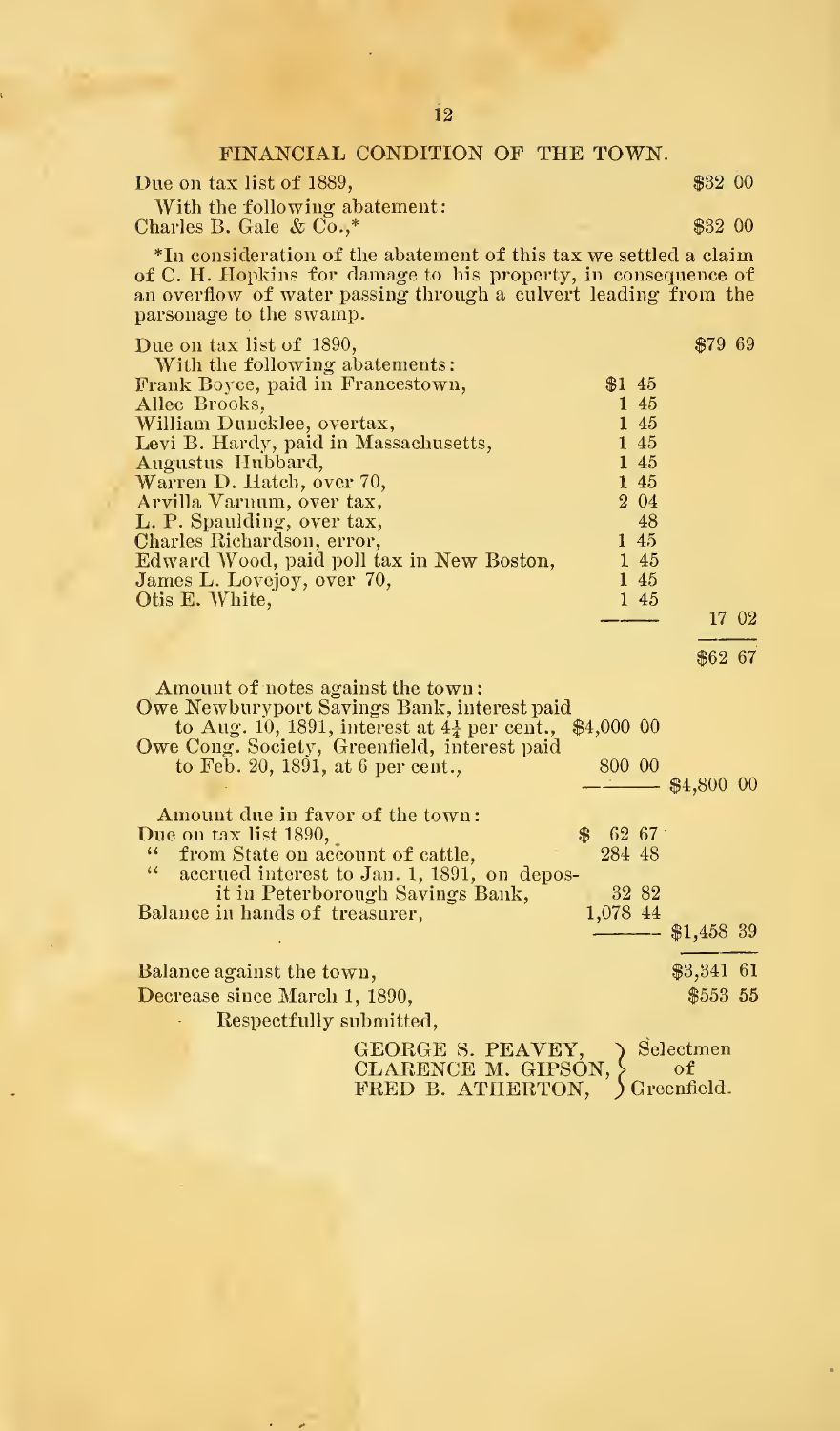#### TREASURER'S REPORT.

| Whole amount received,<br>Paid Selectmen's orders, |                | $$7,496$ 06<br>6,417 00 |
|----------------------------------------------------|----------------|-------------------------|
| Balance in hands of Treasurer,                     |                | \$1,078 44              |
| Received of dog tax of year 1890,                  |                | \$57 00                 |
| Amount of dog tax in hands of Treasurer,           | $\pmb{\delta}$ | \$57 00                 |

#### Respectfully submitted,

FRANKLIN C. FLETCHER, Treasurer.

#### REPORT OF GREENVALE CEMETERY.

| Received from treasurer of 1890,<br>" George Cady,<br>$66 - 1$                                                        | RECEIPTS,                                    | ٠<br>\$80 37<br>3 00              | \$83 37 |
|-----------------------------------------------------------------------------------------------------------------------|----------------------------------------------|-----------------------------------|---------|
| Paid Jacob Gould,<br>" C. F. and G. S. Peavey,<br>" Gipson & Duncklee, paint stock, " John E. Warren, painting fence, | EXPENDITURES.<br>cutting bushes.<br>66<br>66 | $$1\,25$<br>400<br>32 90<br>42 75 |         |

Balance in hands of treasurer,  $$2 \t47$ 

Respectfully submitted,

FRANKLIN C. FLETCHER, Treasurer.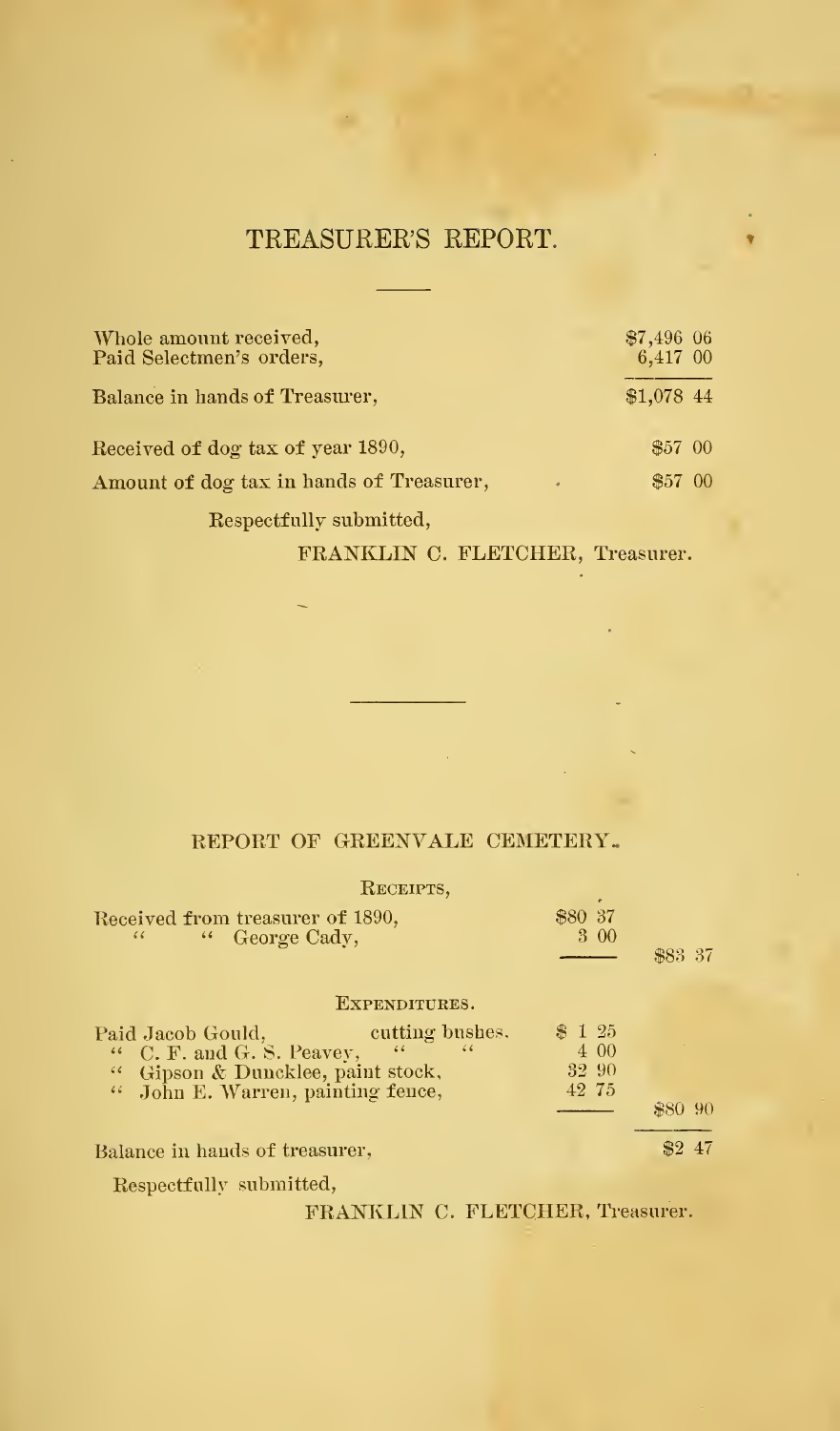| No expense to town for poor the past year.       |          |  |
|--------------------------------------------------|----------|--|
| Received of the heirs of the late Nathaniel Mor- |          |  |
| rison in part payment of expense of the late     |          |  |
| Nathaniel Morrison,                              | \$10 00  |  |
| Paid town of Greenfield,                         | \$10 00  |  |
| Paid for county poor,                            | \$507 34 |  |
| Received from county,                            | \$507 34 |  |
|                                                  |          |  |

Respectfully submitted,

JAMES SAWYER, Overseer of Poor,

#### TOWN LIQUOR AGENT'S REPORT

FOR YEAR ENDING MARCH 2, 1891.

| Amount of purchases,<br>Paid out for express, | \$155 77<br>905            |
|-----------------------------------------------|----------------------------|
|                                               | \$164 82                   |
| Amount of sales,                              | 202 50                     |
| Net profit due the town,                      | \$37 68                    |
|                                               | N. F. CHEEVER, Town Agent. |

#### AUDITOR'S REPORT.

We have examined the reports of the Selectmen, Overseer of the Poor, Liquor Agent, Treasurer, and School Board, and find them correct, and properly vouched.

HENRY HOLT,  $_{\text{GEO. E. MANSFIELD,}}$  Auditors.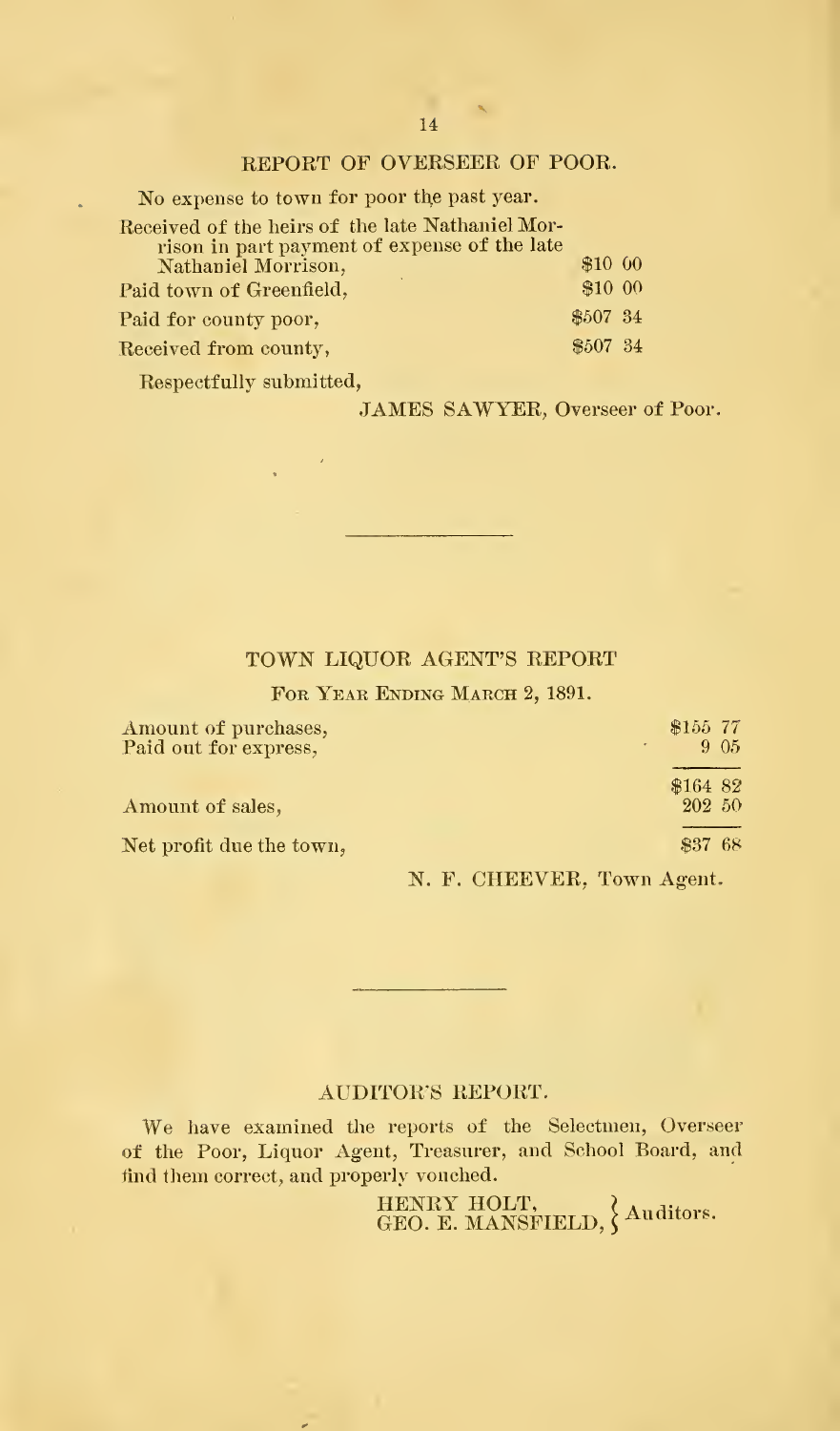#### THE STATE OF NEW HAMPSHIRE.

#### To the inhabitants of the town of Greenfield, qualified to vote in town affairs.

You are hereby notified to meet at the Town House in said town, on Tuesday, the tenth day of March next, at ten of the clock in the forenoon, to act upon the following subjects:

1. To choose a Moderator to preside in said meeting.

2. To choose all necessary town officers for the year ensuing.

3. To hear the reports of Selectmen, Treasurer, Overseer of the Poor, School Board, Liquor Agent, and Auditors, and pass any vote in relation thereto.

4. To see what sum of money the town will vote to raise to pay Town Debts, defray Town Charges, and appropriate the same.

5. To see what sum of money the town will vote to raise to re pair Highways and appropriate the same.

6. To see what sum of money the town will vote to raise and appropriate for the support of Schools in addition to the amount required to be raised by law.

7. To see if the town will vote to raise and appropriate a sum of money not to exceed tweuty-five dollars for the Veteran's Association of Greenfield, for Decoration Day, or take any action thereon

8. To see if the town will vote to instruct the Selectmen to purchase a safe for the use of the town, and raise and appropriate money for the same.

9. To see if the town will vote to celebrate its one hundredth anniversary, raise and appropriate a sum of money not exceeding five hundred dollars for that purpose, or take any action thereon concerning the same.

10. To see if the town will vote to raise and appropriate a sum of money, not exceeding fifty dollars, to purchase ladders, ladder hooks and water buckets, for the use of the town, or take any ac tion relating thereto.

11. To see if the town will vote to remove the wall on the ea§t end of the Old Cemetery, and build a suitable fence, or take any action relative thereto.

12. To transact any other business that may legally come before said meeting.

Given under our hands and seal, this twenty-first day of February, in the year eighteen hundred and ninety-one.

> GEORGE S. PEAVEY, ) Selectmen  $\text{CLASS} \xspace \in \text{C}$  M. GIPSON,  $\big\}$  of FRED B. ATHERTON,  $\big\}$  Greenfield.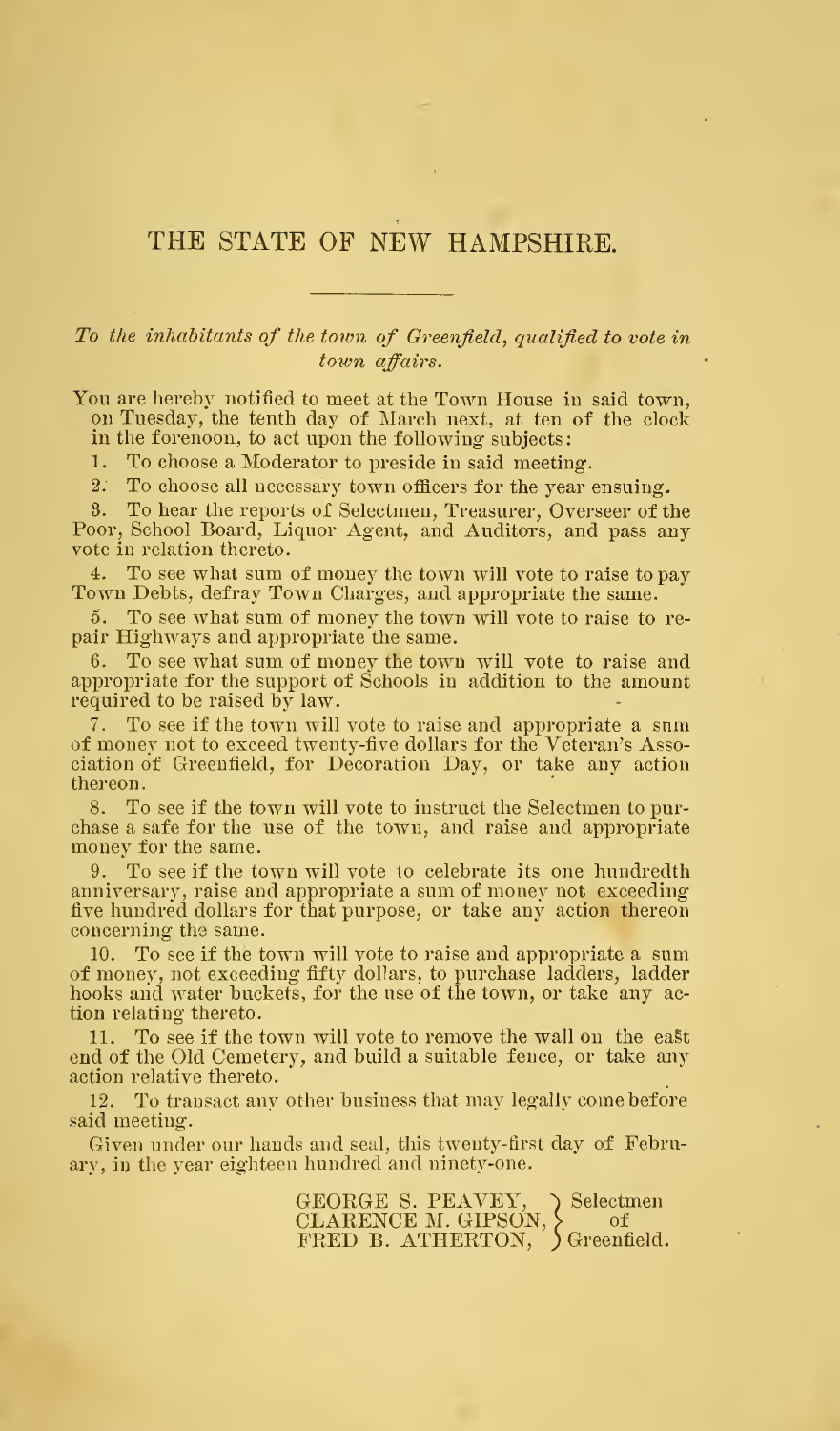|                                                                                               |                                                                                                           |                                                                                                |                                                                                            | 93A<br>Mother<br>10                                                                                                                                                                                                                                                                                                                                                                            |                                                                                                                     |
|-----------------------------------------------------------------------------------------------|-----------------------------------------------------------------------------------------------------------|------------------------------------------------------------------------------------------------|--------------------------------------------------------------------------------------------|------------------------------------------------------------------------------------------------------------------------------------------------------------------------------------------------------------------------------------------------------------------------------------------------------------------------------------------------------------------------------------------------|---------------------------------------------------------------------------------------------------------------------|
|                                                                                               |                                                                                                           |                                                                                                |                                                                                            | 926<br>ŢО                                                                                                                                                                                                                                                                                                                                                                                      |                                                                                                                     |
|                                                                                               |                                                                                                           |                                                                                                |                                                                                            |                                                                                                                                                                                                                                                                                                                                                                                                |                                                                                                                     |
|                                                                                               |                                                                                                           |                                                                                                |                                                                                            |                                                                                                                                                                                                                                                                                                                                                                                                |                                                                                                                     |
|                                                                                               |                                                                                                           |                                                                                                |                                                                                            |                                                                                                                                                                                                                                                                                                                                                                                                |                                                                                                                     |
|                                                                                               |                                                                                                           |                                                                                                |                                                                                            |                                                                                                                                                                                                                                                                                                                                                                                                |                                                                                                                     |
|                                                                                               |                                                                                                           |                                                                                                |                                                                                            |                                                                                                                                                                                                                                                                                                                                                                                                |                                                                                                                     |
|                                                                                               |                                                                                                           |                                                                                                |                                                                                            |                                                                                                                                                                                                                                                                                                                                                                                                | Greenfield                                                                                                          |
|                                                                                               |                                                                                                           |                                                                                                |                                                                                            |                                                                                                                                                                                                                                                                                                                                                                                                |                                                                                                                     |
|                                                                                               |                                                                                                           |                                                                                                |                                                                                            |                                                                                                                                                                                                                                                                                                                                                                                                |                                                                                                                     |
|                                                                                               |                                                                                                           |                                                                                                |                                                                                            |                                                                                                                                                                                                                                                                                                                                                                                                |                                                                                                                     |
|                                                                                               |                                                                                                           |                                                                                                |                                                                                            |                                                                                                                                                                                                                                                                                                                                                                                                |                                                                                                                     |
|                                                                                               |                                                                                                           |                                                                                                |                                                                                            |                                                                                                                                                                                                                                                                                                                                                                                                |                                                                                                                     |
|                                                                                               |                                                                                                           |                                                                                                |                                                                                            |                                                                                                                                                                                                                                                                                                                                                                                                |                                                                                                                     |
|                                                                                               |                                                                                                           |                                                                                                |                                                                                            |                                                                                                                                                                                                                                                                                                                                                                                                |                                                                                                                     |
|                                                                                               |                                                                                                           |                                                                                                |                                                                                            |                                                                                                                                                                                                                                                                                                                                                                                                | Francestown                                                                                                         |
|                                                                                               |                                                                                                           |                                                                                                |                                                                                            |                                                                                                                                                                                                                                                                                                                                                                                                |                                                                                                                     |
|                                                                                               |                                                                                                           |                                                                                                |                                                                                            |                                                                                                                                                                                                                                                                                                                                                                                                |                                                                                                                     |
|                                                                                               |                                                                                                           |                                                                                                |                                                                                            |                                                                                                                                                                                                                                                                                                                                                                                                |                                                                                                                     |
|                                                                                               |                                                                                                           |                                                                                                |                                                                                            |                                                                                                                                                                                                                                                                                                                                                                                                |                                                                                                                     |
|                                                                                               |                                                                                                           |                                                                                                |                                                                                            |                                                                                                                                                                                                                                                                                                                                                                                                |                                                                                                                     |
|                                                                                               |                                                                                                           |                                                                                                |                                                                                            |                                                                                                                                                                                                                                                                                                                                                                                                |                                                                                                                     |
|                                                                                               |                                                                                                           |                                                                                                |                                                                                            |                                                                                                                                                                                                                                                                                                                                                                                                |                                                                                                                     |
|                                                                                               |                                                                                                           |                                                                                                |                                                                                            |                                                                                                                                                                                                                                                                                                                                                                                                |                                                                                                                     |
|                                                                                               |                                                                                                           |                                                                                                |                                                                                            |                                                                                                                                                                                                                                                                                                                                                                                                |                                                                                                                     |
|                                                                                               |                                                                                                           |                                                                                                |                                                                                            |                                                                                                                                                                                                                                                                                                                                                                                                |                                                                                                                     |
|                                                                                               |                                                                                                           |                                                                                                |                                                                                            |                                                                                                                                                                                                                                                                                                                                                                                                |                                                                                                                     |
|                                                                                               |                                                                                                           |                                                                                                |                                                                                            |                                                                                                                                                                                                                                                                                                                                                                                                |                                                                                                                     |
|                                                                                               |                                                                                                           |                                                                                                |                                                                                            |                                                                                                                                                                                                                                                                                                                                                                                                |                                                                                                                     |
|                                                                                               |                                                                                                           |                                                                                                |                                                                                            |                                                                                                                                                                                                                                                                                                                                                                                                |                                                                                                                     |
|                                                                                               |                                                                                                           |                                                                                                |                                                                                            |                                                                                                                                                                                                                                                                                                                                                                                                |                                                                                                                     |
|                                                                                               |                                                                                                           |                                                                                                |                                                                                            |                                                                                                                                                                                                                                                                                                                                                                                                |                                                                                                                     |
|                                                                                               |                                                                                                           |                                                                                                |                                                                                            |                                                                                                                                                                                                                                                                                                                                                                                                |                                                                                                                     |
|                                                                                               |                                                                                                           |                                                                                                |                                                                                            | $\begin{bmatrix} \frac{20}{16} \\ \frac{10}{16} \\ \frac{10}{16} \end{bmatrix}$ Residence of $\begin{bmatrix} \frac{1}{16} \\ \frac{10}{16} \\ \frac{10}{16} \end{bmatrix}$ Residence of $\begin{bmatrix} \frac{1}{16} \\ \frac{10}{16} \\ \frac{10}{16} \end{bmatrix}$ Residence of $\begin{bmatrix} \frac{1}{16} \\ \frac{10}{16} \\ \frac{10}{16} \end{bmatrix}$<br>10<br>Co <sub>l</sub> . | w Greenfield, N H Engineer                                                                                          |
|                                                                                               |                                                                                                           |                                                                                                |                                                                                            |                                                                                                                                                                                                                                                                                                                                                                                                |                                                                                                                     |
|                                                                                               |                                                                                                           |                                                                                                |                                                                                            | Maiden Name of                                                                                                                                                                                                                                                                                                                                                                                 |                                                                                                                     |
|                                                                                               |                                                                                                           |                                                                                                |                                                                                            |                                                                                                                                                                                                                                                                                                                                                                                                |                                                                                                                     |
|                                                                                               |                                                                                                           |                                                                                                |                                                                                            |                                                                                                                                                                                                                                                                                                                                                                                                |                                                                                                                     |
|                                                                                               |                                                                                                           |                                                                                                |                                                                                            | Mother                                                                                                                                                                                                                                                                                                                                                                                         |                                                                                                                     |
|                                                                                               |                                                                                                           |                                                                                                |                                                                                            |                                                                                                                                                                                                                                                                                                                                                                                                |                                                                                                                     |
|                                                                                               |                                                                                                           |                                                                                                |                                                                                            |                                                                                                                                                                                                                                                                                                                                                                                                |                                                                                                                     |
|                                                                                               |                                                                                                           |                                                                                                |                                                                                            |                                                                                                                                                                                                                                                                                                                                                                                                | Lizzie Kane                                                                                                         |
|                                                                                               |                                                                                                           |                                                                                                |                                                                                            |                                                                                                                                                                                                                                                                                                                                                                                                |                                                                                                                     |
|                                                                                               |                                                                                                           |                                                                                                |                                                                                            |                                                                                                                                                                                                                                                                                                                                                                                                |                                                                                                                     |
|                                                                                               |                                                                                                           |                                                                                                |                                                                                            | Name of Father                                                                                                                                                                                                                                                                                                                                                                                 |                                                                                                                     |
|                                                                                               |                                                                                                           |                                                                                                |                                                                                            |                                                                                                                                                                                                                                                                                                                                                                                                |                                                                                                                     |
|                                                                                               |                                                                                                           |                                                                                                |                                                                                            |                                                                                                                                                                                                                                                                                                                                                                                                |                                                                                                                     |
|                                                                                               |                                                                                                           |                                                                                                |                                                                                            |                                                                                                                                                                                                                                                                                                                                                                                                |                                                                                                                     |
|                                                                                               |                                                                                                           |                                                                                                |                                                                                            |                                                                                                                                                                                                                                                                                                                                                                                                |                                                                                                                     |
|                                                                                               |                                                                                                           |                                                                                                |                                                                                            |                                                                                                                                                                                                                                                                                                                                                                                                |                                                                                                                     |
|                                                                                               |                                                                                                           |                                                                                                |                                                                                            |                                                                                                                                                                                                                                                                                                                                                                                                |                                                                                                                     |
|                                                                                               |                                                                                                           |                                                                                                |                                                                                            |                                                                                                                                                                                                                                                                                                                                                                                                |                                                                                                                     |
|                                                                                               |                                                                                                           |                                                                                                |                                                                                            | to o <mark>z</mark><br>10100                                                                                                                                                                                                                                                                                                                                                                   | $\left  \begin{array}{cc} \cdots & \cdots \end{array} \right $ $\left  \begin{array}{c} \cdots \end{array} \right $ |
|                                                                                               |                                                                                                           |                                                                                                |                                                                                            | of child                                                                                                                                                                                                                                                                                                                                                                                       |                                                                                                                     |
|                                                                                               |                                                                                                           |                                                                                                |                                                                                            | Sex, &c.                                                                                                                                                                                                                                                                                                                                                                                       |                                                                                                                     |
|                                                                                               |                                                                                                           |                                                                                                |                                                                                            |                                                                                                                                                                                                                                                                                                                                                                                                |                                                                                                                     |
|                                                                                               |                                                                                                           |                                                                                                |                                                                                            |                                                                                                                                                                                                                                                                                                                                                                                                |                                                                                                                     |
|                                                                                               |                                                                                                           |                                                                                                |                                                                                            |                                                                                                                                                                                                                                                                                                                                                                                                |                                                                                                                     |
|                                                                                               |                                                                                                           |                                                                                                |                                                                                            |                                                                                                                                                                                                                                                                                                                                                                                                |                                                                                                                     |
|                                                                                               |                                                                                                           |                                                                                                |                                                                                            |                                                                                                                                                                                                                                                                                                                                                                                                |                                                                                                                     |
|                                                                                               |                                                                                                           |                                                                                                |                                                                                            |                                                                                                                                                                                                                                                                                                                                                                                                |                                                                                                                     |
|                                                                                               |                                                                                                           |                                                                                                |                                                                                            |                                                                                                                                                                                                                                                                                                                                                                                                |                                                                                                                     |
|                                                                                               |                                                                                                           |                                                                                                |                                                                                            | Name of the                                                                                                                                                                                                                                                                                                                                                                                    |                                                                                                                     |
| To THE SELECTMEN:-In compliance with an act of the Legislature passed June Session, 1887, re- | quiring "Clerks of towns and cities to furnish a transcript of the record of births, marriages and deaths | to the municipal officers for publication in the Annual Report," I hereby submit the following | Births Registered in the Town of Greenfield, N. H., for the Year ending December 31, 1890. |                                                                                                                                                                                                                                                                                                                                                                                                |                                                                                                                     |
|                                                                                               |                                                                                                           |                                                                                                |                                                                                            | Date<br>1890                                                                                                                                                                                                                                                                                                                                                                                   | Web. 10                                                                                                             |
|                                                                                               |                                                                                                           |                                                                                                |                                                                                            |                                                                                                                                                                                                                                                                                                                                                                                                |                                                                                                                     |
|                                                                                               |                                                                                                           |                                                                                                |                                                                                            |                                                                                                                                                                                                                                                                                                                                                                                                |                                                                                                                     |

| $10~92\mathrm{\AA}$                                                                                                 |                                                                                                                                                        |
|---------------------------------------------------------------------------------------------------------------------|--------------------------------------------------------------------------------------------------------------------------------------------------------|
|                                                                                                                     |                                                                                                                                                        |
|                                                                                                                     |                                                                                                                                                        |
|                                                                                                                     |                                                                                                                                                        |
|                                                                                                                     | Cavendish, Vt<br>Greenfield<br>Lowell, Mass<br>Sterling, Mass<br>Marlow                                                                                |
|                                                                                                                     | Peterboro'<br>Greenfield                                                                                                                               |
|                                                                                                                     |                                                                                                                                                        |
|                                                                                                                     |                                                                                                                                                        |
|                                                                                                                     |                                                                                                                                                        |
|                                                                                                                     |                                                                                                                                                        |
|                                                                                                                     |                                                                                                                                                        |
|                                                                                                                     |                                                                                                                                                        |
|                                                                                                                     |                                                                                                                                                        |
|                                                                                                                     |                                                                                                                                                        |
|                                                                                                                     |                                                                                                                                                        |
|                                                                                                                     | Francestown<br>Waterboro, Me<br>Stoddard<br>Andover, Mass<br>Randolph, Vi<br><b>New Boston</b><br>strong, Me<br>Greenfield<br><b>Jeering</b>           |
|                                                                                                                     | Carriage Maker R<br>Farmer<br>Mill Owner                                                                                                               |
|                                                                                                                     |                                                                                                                                                        |
|                                                                                                                     | Loco. Fireman<br><b>Carpenter</b><br>Carpenter<br>Farmer                                                                                               |
|                                                                                                                     |                                                                                                                                                        |
|                                                                                                                     |                                                                                                                                                        |
|                                                                                                                     |                                                                                                                                                        |
| The<br>sidence of $\left $ Occupation of Birthplace of Father Birthplace of Mother<br>$\frac{1}{\alpha}$ is Rarents |                                                                                                                                                        |
|                                                                                                                     |                                                                                                                                                        |
|                                                                                                                     |                                                                                                                                                        |
|                                                                                                                     |                                                                                                                                                        |
|                                                                                                                     |                                                                                                                                                        |
| Parents<br>I <sub>0</sub><br>CoI                                                                                    | w Greenfield, N H Engineer<br>$\frac{1}{2}$<br>≽<br>Þ<br>Ϸ<br>$\overline{N}$<br>₩                                                                      |
|                                                                                                                     |                                                                                                                                                        |
|                                                                                                                     |                                                                                                                                                        |
|                                                                                                                     |                                                                                                                                                        |
|                                                                                                                     |                                                                                                                                                        |
|                                                                                                                     |                                                                                                                                                        |
|                                                                                                                     |                                                                                                                                                        |
| Maiden Name of<br>Mother                                                                                            | Annie E Buttrick<br>Aa E Manstield<br>lattie J Draper<br>Lizzie Kane<br>N F Atherton<br>Lura N Bailey<br>Jane Eastman<br>Effie H White<br>ettie J Cady |
|                                                                                                                     |                                                                                                                                                        |
|                                                                                                                     |                                                                                                                                                        |
|                                                                                                                     |                                                                                                                                                        |
|                                                                                                                     |                                                                                                                                                        |
|                                                                                                                     |                                                                                                                                                        |
|                                                                                                                     |                                                                                                                                                        |
| Name of Father                                                                                                      | Jexter F Abbott<br>' E Hopkins                                                                                                                         |
|                                                                                                                     | Frank H Wheeler<br>George F Russell<br>George Traverse<br><b>John E Warren</b><br>Charles Vining<br>$\frac{1}{2}$ Smith $\frac{1}{2}$ W Carl           |
| Color                                                                                                               | ś<br>š<br>š                                                                                                                                            |
| ŢΟ<br>0 <sub>N</sub><br>cyµp                                                                                        |                                                                                                                                                        |
| To . vil                                                                                                            | šš.<br>š                                                                                                                                               |
| Sex, &c.<br>Pemale                                                                                                  |                                                                                                                                                        |
| Male                                                                                                                |                                                                                                                                                        |
|                                                                                                                     |                                                                                                                                                        |
| Child (if $\text{any}$ )                                                                                            |                                                                                                                                                        |
|                                                                                                                     |                                                                                                                                                        |
|                                                                                                                     |                                                                                                                                                        |
| Name of the                                                                                                         |                                                                                                                                                        |
|                                                                                                                     | $\mathbf{a}$                                                                                                                                           |
| Date<br>1890                                                                                                        | 59588995                                                                                                                                               |
|                                                                                                                     | a<br>gazagaza                                                                                                                                          |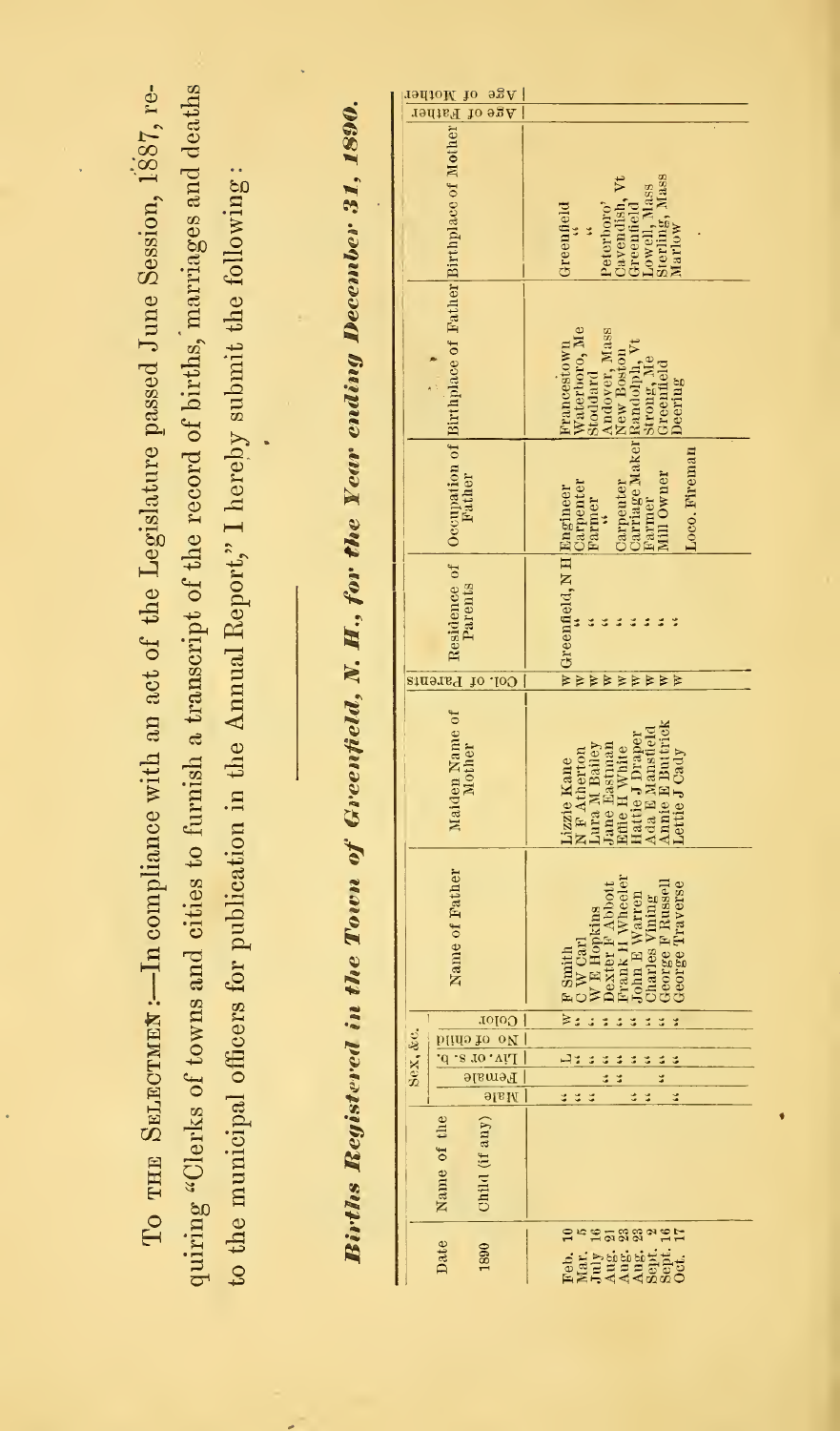Marriages Registered in the Town of Greenfield, N. H., for the Year ending December 31, 1890.

| $\begin{array}{l l} \hbox{Occupulation} & \hbox{\small $\begin{array}{l} \text{S} \\ \text{in} \text{} \text{value and rest} \end{array}$} \\ \hline \hbox{Hence of Gorgy-} \\ \hline \hbox{Hence of Gorgy-} \\ \hline \hbox{Hence of Gorgy-} \\ \hline \hbox{Hence of Gorgy-} \\ \hline \hbox{Hence of Gorgy-} \\ \hline \end{array}$} \end{array}$                                                                                                                              | Bennington<br>J II Heald                                                                                      | Benalagton<br><b>J H Heald</b>                                        | <b>Francestown</b><br>$ \Lambda J \Lambda$ bliolt | Francestown<br>$ \Lambda J \Lambda$ bbott                                                      |
|-----------------------------------------------------------------------------------------------------------------------------------------------------------------------------------------------------------------------------------------------------------------------------------------------------------------------------------------------------------------------------------------------------------------------------------------------------------------------------------|---------------------------------------------------------------------------------------------------------------|-----------------------------------------------------------------------|---------------------------------------------------|------------------------------------------------------------------------------------------------|
|                                                                                                                                                                                                                                                                                                                                                                                                                                                                                   | Farmer                                                                                                        | Shoemaker<br>š                                                        |                                                   | Parmer<br>ś                                                                                    |
| Birthplace of<br>Parents                                                                                                                                                                                                                                                                                                                                                                                                                                                          |                                                                                                               |                                                                       |                                                   |                                                                                                |
| Names of Parents                                                                                                                                                                                                                                                                                                                                                                                                                                                                  | New Boston   { Francis Peabody<br>Lydia Peabody<br>( J T Robertson<br>J F Meteulf                             | Danvers Mass   A R Wilson<br> -<br>  N A Wilkinson<br><b>CONSWell</b> | 11 T Morrill<br>  А М Мавоц<br>Mass   F Shnoms    | J P Woodbury<br>(d) Fleileher e"<br>M Morton<br>A Tarbell                                      |
| Place of<br>of each<br>Birth                                                                                                                                                                                                                                                                                                                                                                                                                                                      | Greenfield                                                                                                    |                                                                       | Waltham,<br>Nashua                                | $\left.\text{1000mm}\right\} \text{Muss} \left\vert \text{L}^{\star}\right\vert$<br>Greenfleld |
| 10 <sub>l</sub>                                                                                                                                                                                                                                                                                                                                                                                                                                                                   |                                                                                                               | Lynn, Mass 22 W Housekeeper Lynn, Mass<br>[37] W Parmer               | 29 W Clerk                                        |                                                                                                |
| Marriage                                                                                                                                                                                                                                                                                                                                                                                                                                                                          |                                                                                                               | š                                                                     | 19 W<br>Nashua<br>š                               | Greentleld 22 W Farmer<br>  Francest'n  21 W                                                   |
| $\begin{tabular}{ c c c c } \hline \textbf{Place of Name and Sturmale} & \textbf{[gevalence} & \textbf{g} & \textbf{g} \\ \hline \textbf{where } \textbf{a} & \textbf{a} & \textbf{Sturmale} & \textbf{[gevalence} & \textbf{g} & \textbf{g} \\ \hline \textbf{Martage} & \textbf{of } \textbf{G} \textbf{from and} & \textbf{of } \textbf{each} & \textbf{a} & \textbf{g} \\ \hline \textbf{Intra} & \textbf{of } \textbf{a} & \textbf{a} & \textbf{a} & \textbf{g} \\ \hline \$ | Emma F Robertson (Greenfleld [39] W Teacher<br>April Clitecanfield Daniel A Peabody  Denver, Coll48 Wilfarmer | <b>Mary E Caswell</b><br>John M Wilson                                | Lavinia J Harrington<br>Edward T Morrill          | Mary M Woodbury<br>Nov. 11 Francest'n Blan J Fletcher                                          |
|                                                                                                                                                                                                                                                                                                                                                                                                                                                                                   |                                                                                                               | ž                                                                     | ż                                                 |                                                                                                |
| Date<br>1890                                                                                                                                                                                                                                                                                                                                                                                                                                                                      |                                                                                                               | 20<br>May                                                             | Sept. 9                                           |                                                                                                |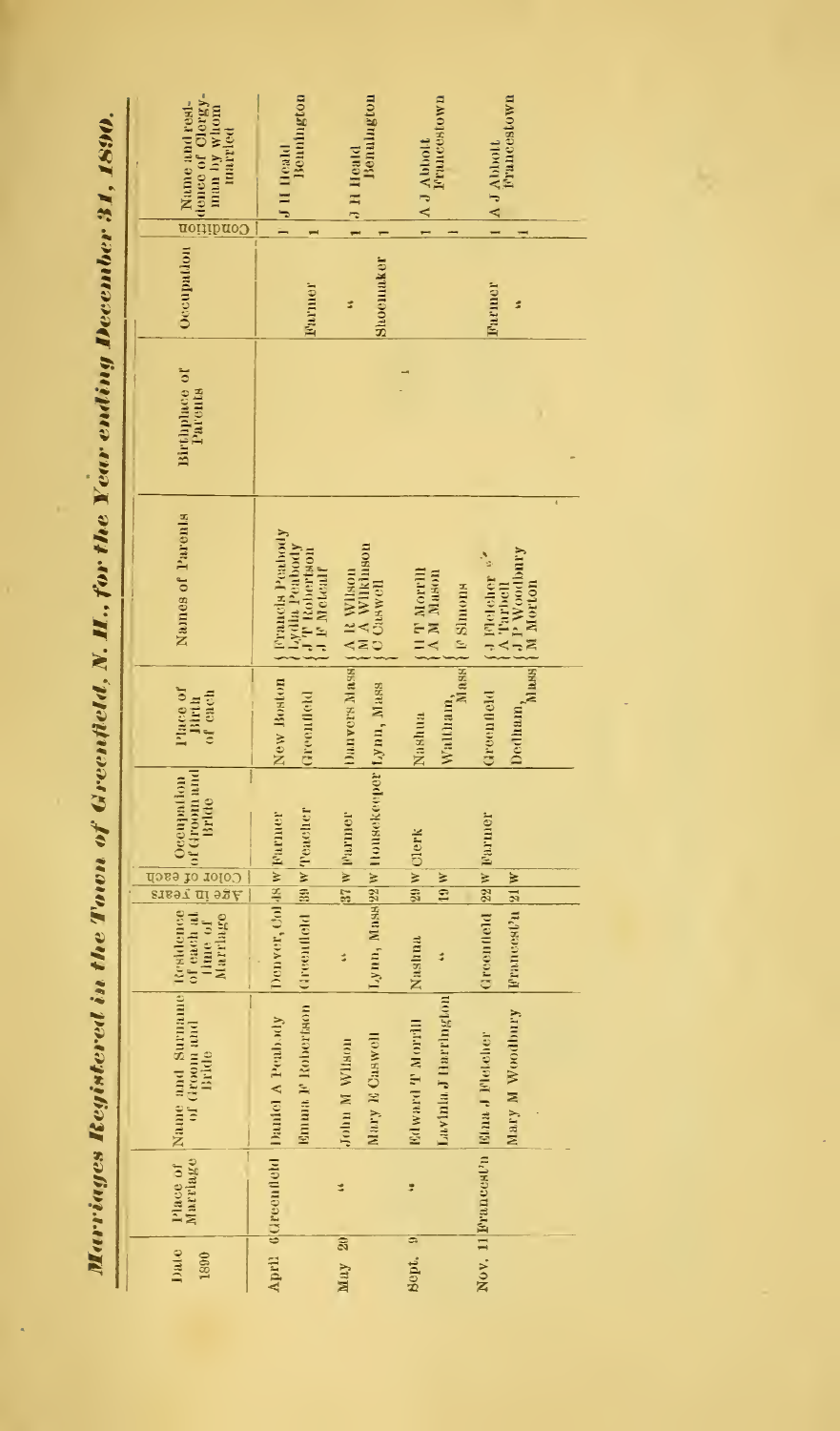**Deaths Registered in the Town of Greenfield, N. H., for the Year ending December 31, 1890.** 

| <b>Malden Name of</b><br>Mother                                        | <b>MarthaAWhittemore</b><br>Martha Marshall<br>Caroline Hunter<br>Keziah Stanley<br>Martha Marshall<br>Lydia ——                                                                                                                                                  |
|------------------------------------------------------------------------|------------------------------------------------------------------------------------------------------------------------------------------------------------------------------------------------------------------------------------------------------------------|
| Name of Father                                                         | B W Hardy<br>Abram Whittemore<br>Job Joslin<br>Levi Dodge<br>Abram Whittemore<br>$\begin{tabular}{l} \hline \textbf{C} & \textbf{W} & \textbf{v} \\ \hline \textbf{W} & \textbf{W} & \textbf{h} \\ \textbf{C} & \textbf{h} & \textbf{w} \\ \hline \end{tabular}$ |
| Mother<br>Residence of Parents                                         | Strong, Me<br>Greenfield                                                                                                                                                                                                                                         |
| Father                                                                 | Strong, Me                                                                                                                                                                                                                                                       |
|                                                                        | $\frac{1}{\alpha}$ w $\frac{1}{\alpha}$ Housewife Greenfield<br>wimiHousewife<br>s Laborer<br>w m Retired<br>$ w $ m $ $ Farmer                                                                                                                                  |
| $\overline{10}$<br>$\frac{W}{\sqrt{n}}$<br><b>piW</b><br>$\frac{1}{2}$ | W/m<br>×<br>$\frac{1}{2}$<br>ø<br>⊭                                                                                                                                                                                                                              |
| $_{\rm COJO}$<br><b>Fema</b><br>$\Theta$                               |                                                                                                                                                                                                                                                                  |
|                                                                        |                                                                                                                                                                                                                                                                  |
| Place of Birth                                                         | owell, Mass<br>kl4 Wilton<br>\$15 Strong, Me<br> 10 Greenfield<br>Dunbarton<br>Lyndeboro'<br>126 Greenfield<br>preenfield                                                                                                                                        |
| $_{\rm{g}\alpha\alpha}$<br>1uo W                                       |                                                                                                                                                                                                                                                                  |
|                                                                        |                                                                                                                                                                                                                                                                  |
| Name and Surname of<br>the Deceased                                    | 5 Marshall Whittemore<br>Jan. 14 Lillia C Hardy<br>April: 15 literatur 1 Vining<br>April 28 (eeorge J Whitemore 6<br>April 28 (eeorge J Whitemore 6<br>Nov. 1 Susan Noved<br>Dec. 2 Martha Josin<br>Dec. 15 Marsh Sal Writtemore<br>Dec. 15 Marsh Sal Writtemore |
| Date<br>1890                                                           |                                                                                                                                                                                                                                                                  |

×

N. F. CHEEVER, Town Clerk.

4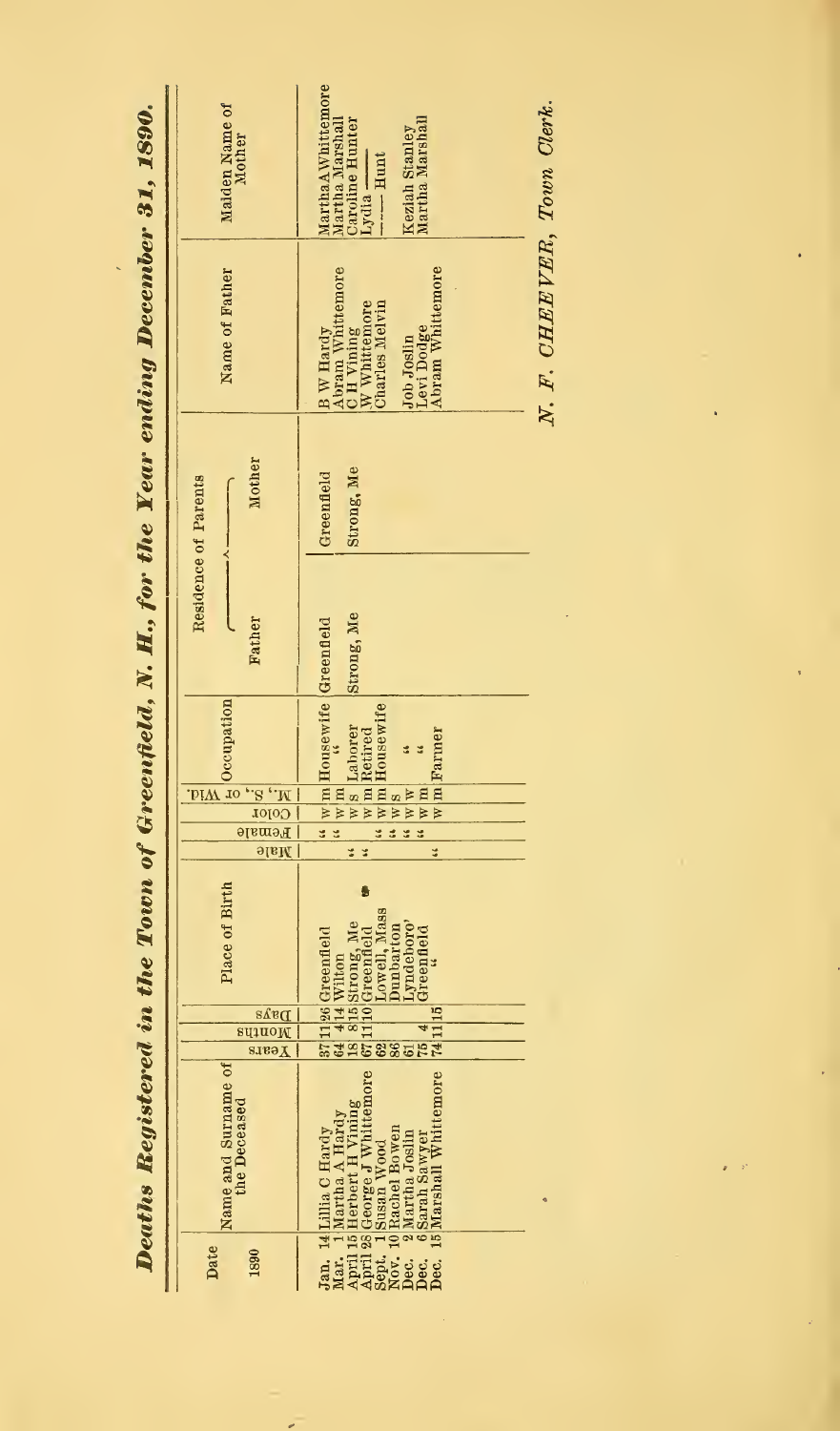

**SIMPLE WALLET** 

 $\epsilon$  .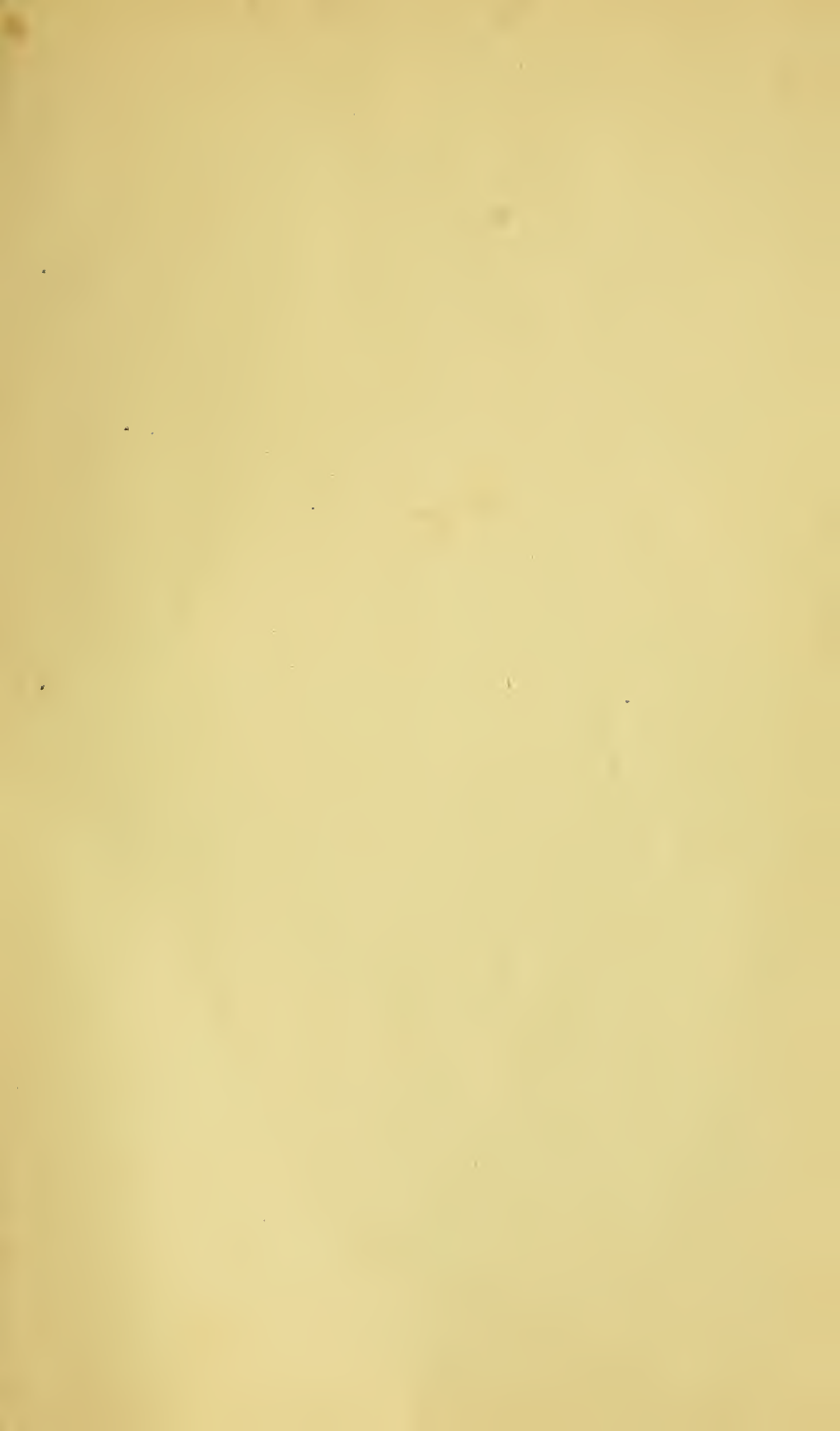$350$ 76  $2100$  $\mathcal{L}_{\mathcal{A}}$  $\hat{w}_{\text{eq},i}$ Ŷ,  $\mathcal{A}^{\mathcal{A}}$ Ŷ,  $\hat{\boldsymbol{\gamma}}$  $\mathcal{L}^{\mathcal{L}}(\mathcal{L})$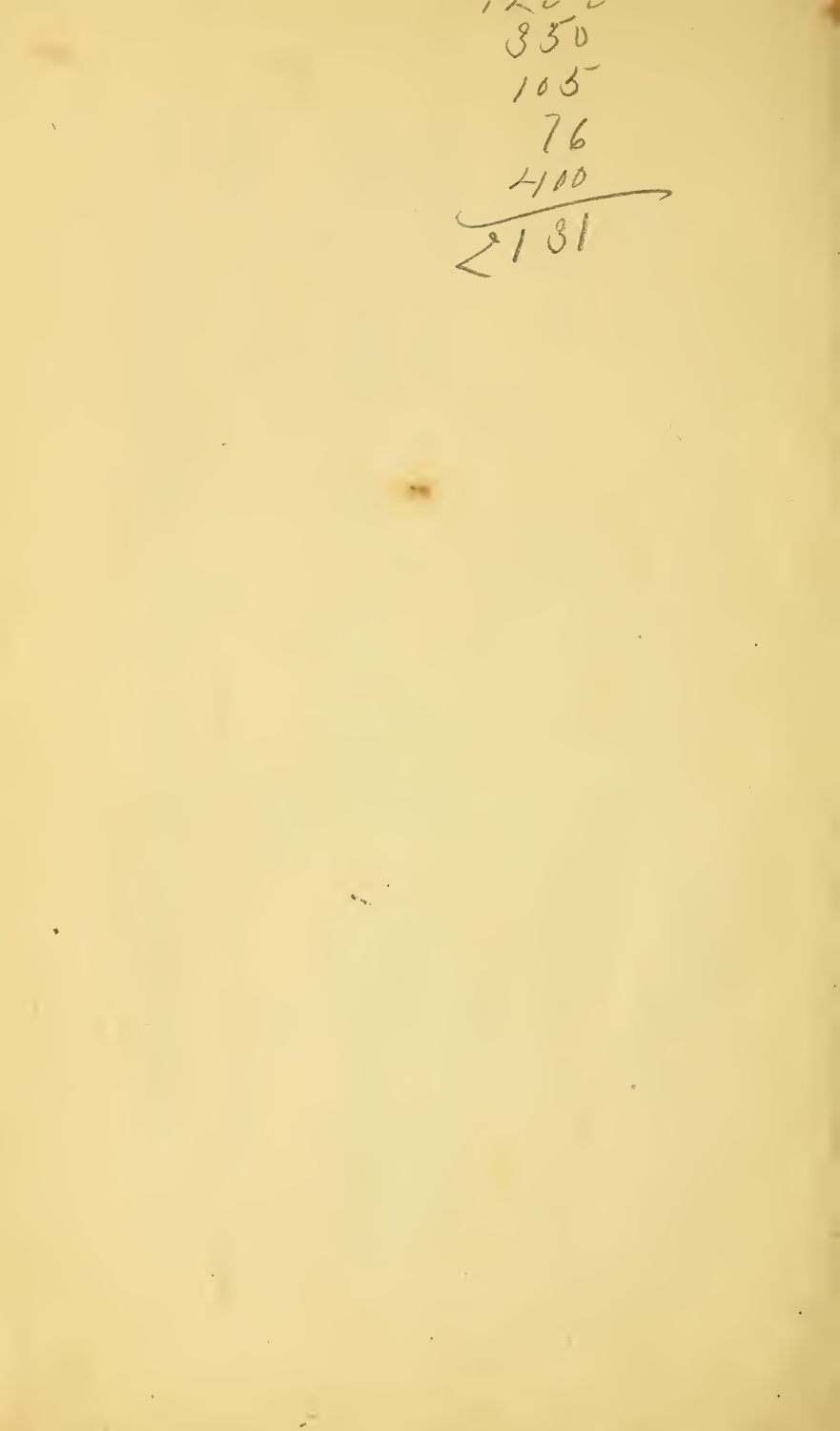